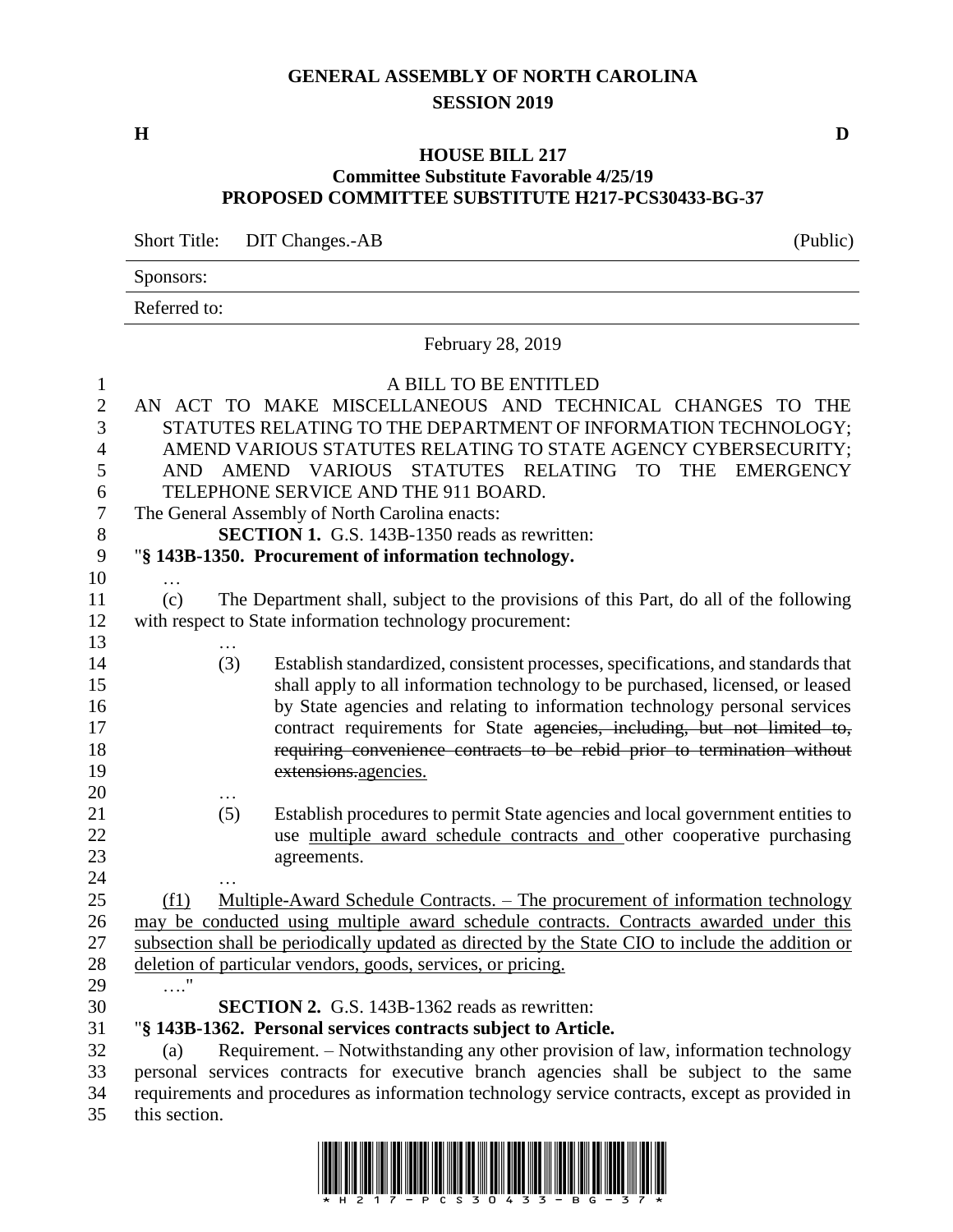|                                    | <b>General Assembly Of North Carolina</b>                                                           | <b>Session 2019</b> |
|------------------------------------|-----------------------------------------------------------------------------------------------------|---------------------|
| (b)                                | Certain Approvals Required. – Notwithstanding any provision of law to the contrary,                 |                     |
|                                    | no information technology personal services contract, nor any contract that provides personnel      |                     |
|                                    | to perform information technology functions regardless of the cost of the contract, may be          |                     |
|                                    | established or renewed without written approval from the Department of Information Technology       |                     |
|                                    | and the Office of State Budget and Management. To facilitate compliance with this requirement,      |                     |
|                                    | the Department of Information Technology shall develop and document the following:                  |                     |
| $\leftrightarrow$                  | Standards for determining whether it is more appropriate for an agency to hire                      |                     |
|                                    | an employee or use the services of a vendor.                                                        |                     |
| (2)                                | A a process to monitor all State agency information technology personal services                    |                     |
|                                    | contracts, as well as any other State contracts providing personnel to perform information          |                     |
| technology functions.              |                                                                                                     |                     |
| (3)                                | A functions and a process for obtaining approval of contractor positions.                           |                     |
| $\left(\mathrm{e}\right)$          | Creation of State Positions in Certain Cases. The Department of Information                         |                     |
|                                    | Technology shall review current information technology personal services contracts on an            |                     |
|                                    | ongoing basis and determine if each contractor is performing a function that could more             |                     |
|                                    | appropriately be performed by a State employee. Where the determination is made that a State        |                     |
|                                    | employee should be performing the function, the Department of Information Technology shall          |                     |
|                                    | work with the impacted agency and the Office of State Human Resources to identify or create         |                     |
| the position.                      |                                                                                                     |                     |
| (d)                                | Compliance Audits Required. - The Department of Information Technology shall                        |                     |
|                                    | conduct periodic audits of State agencies that are subject to this Article to determine the degree  |                     |
|                                    | to which those agencies are complying with the rules and procedures that govern information         |                     |
|                                    | technology personal services contracts.                                                             |                     |
| (e)                                | Reporting Required. - The Department of Information Technology shall report                         |                     |
|                                    | biennially to the Joint Legislative Oversight Committee on Information Technology and the           |                     |
|                                    | Fiscal Research Division on all of the following:                                                   |                     |
| $\leftrightarrow$                  | Its progress toward standardizing information technology personal services                          |                     |
|                                    | contracts.                                                                                          |                     |
| (2)                                | The the number of information technology service contractors in each State agency,                  |                     |
|                                    | the cost for each, and the comparable cost, including benefits, of a State employee serving in that |                     |
| capacity rather than a contractor. |                                                                                                     |                     |
| $\left(3\right)$                   | The results of the compliance audits conducted pursuant to subsection (d) of                        |                     |
|                                    | this section.                                                                                       |                     |
| (f)                                | Information Technology Personal Services Contract Defined. – For purposes of this                   |                     |
|                                    | section, the term "personal services contract" means a contract for services provided by a          |                     |
|                                    | professional individual as an independent contractor on a temporary or occasional basis.            |                     |
| $\left( \frac{1}{2} \right)$       | Rules Required. The Department of Information Technology shall adopt rules                          |                     |
| consistent with this section."     |                                                                                                     |                     |
|                                    | <b>SECTION 3.</b> G.S. 143-787(d) reads as rewritten:                                               |                     |
| " $(d)$                            | The Office of the State Chief Information Officer shall ensure that the Section is                  |                     |
|                                    | provided with all necessary access to the Government Data Analytics Center and all other            |                     |
|                                    | information technology services."                                                                   |                     |
|                                    | <b>SECTION 4.</b> G.S. 143B-1420(a) reads as rewritten:                                             |                     |
| " $(a)$                            | Council Established. - The North Carolina Geographic Information Coordinating                       |                     |
|                                    | Council ("Council") is established to develop policies regarding the utilization of geographic      |                     |
|                                    | information, GIS systems, and other related technologies. The Council shall be responsible for      |                     |
| the following:                     |                                                                                                     |                     |
| (1)                                | Strategic planning.                                                                                 |                     |
| (2)                                | Resolution of policy and technology issues.                                                         |                     |
| (3)                                | Coordination, direction, and oversight of State, local, and private GIS efforts.                    |                     |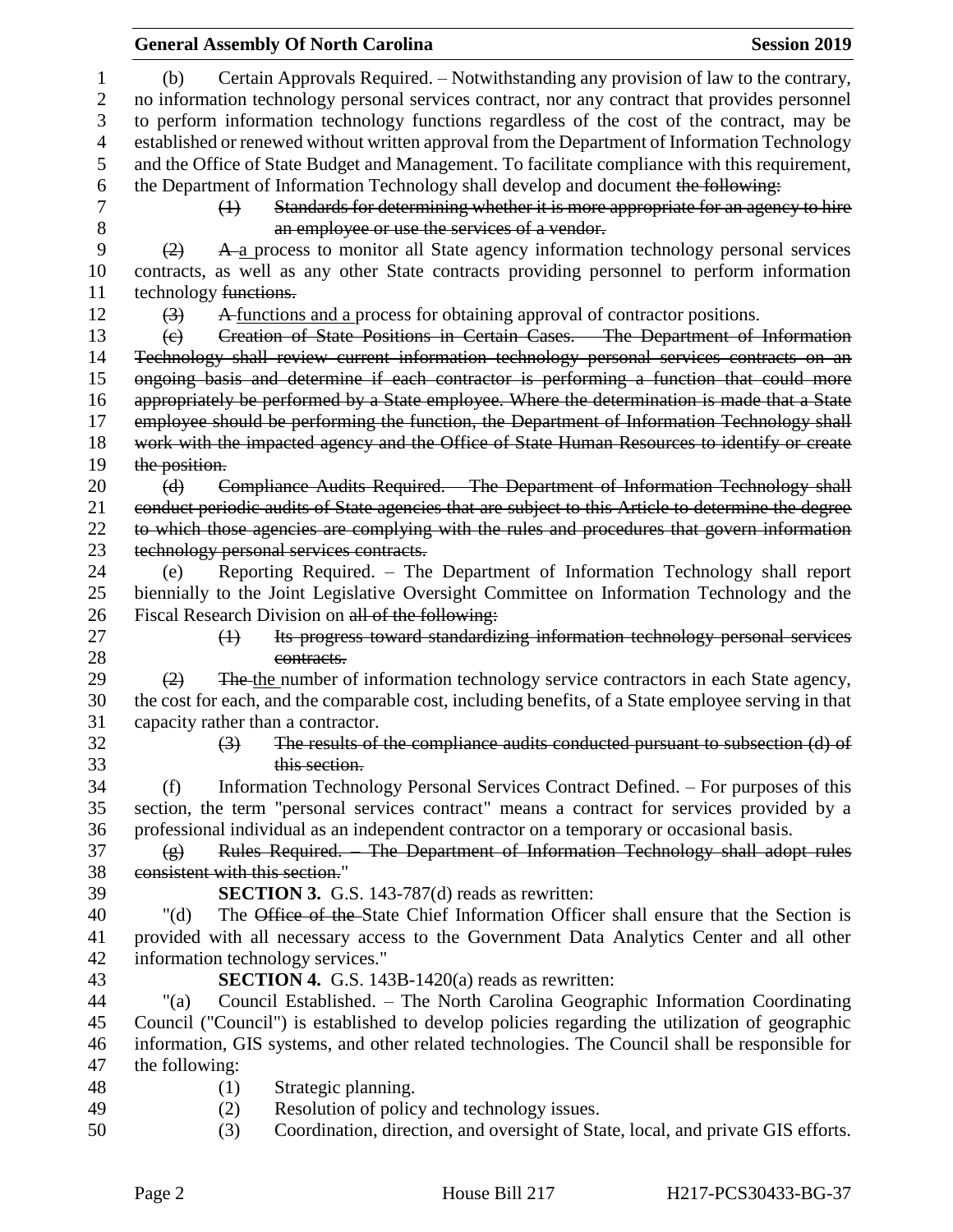|                          | <b>General Assembly Of North Carolina</b><br><b>Session 2019</b>                                                                                                                           |
|--------------------------|--------------------------------------------------------------------------------------------------------------------------------------------------------------------------------------------|
| 1<br>$\overline{c}$<br>3 | Advising the Governor, the General Assembly, and the State Chief<br>(4)<br>Information Officer as to needed directions, responsibilities, and funding<br>regarding geographic information. |
| $\overline{4}$           | The purpose of this statewide geographic information coordination effort shall be to further                                                                                               |
| 5                        | cooperation among State, federal, and local government agencies; academic institutions; and the                                                                                            |
| 6                        | private sector to improve the quality, access, cost-effectiveness, and utility of North Carolina's                                                                                         |
| $\overline{7}$           | geographic information and to promote geographic information as a strategic resource in the                                                                                                |
| 8                        | State. The Council shall be located in the Office of the Governor-Department of Information                                                                                                |
| 9                        | Technology for organizational, budgetary, and administrative purposes."                                                                                                                    |
| 10                       | <b>SECTION 5.</b> G.S. 143B-1353 reads as rewritten:                                                                                                                                       |
| 11                       | "§ 143B-1353. Financial interest of officers in sources of supply; acceptance of bribes. Gifts                                                                                             |
| 12                       | and favors regulated.                                                                                                                                                                      |
| 13                       | Neither the State CIO, any deputy State CIO, or any other policy-making or managerially                                                                                                    |
| 14                       | exempt personnel shall be financially interested, or have any personal beneficial interest, either                                                                                         |
| 15                       | directly or indirectly, in the purchase of, or contract for, any information technology, nor in any                                                                                        |
| 16                       | firm, corporation, partnership, or association furnishing any information technology to the State                                                                                          |
| 17                       | government or any of its departments, institutions, or agencies, nor shall any of these persons or                                                                                         |
| 18                       | any other Department employee accept or receive, directly or indirectly, from any person, firm,                                                                                            |
| 19                       | or corporation to whom any contract may be awarded, by rebate, gifts, or otherwise, any money                                                                                              |
| 20                       | or anything of value whatsoever, or any promise, obligation, or contract for future reward or                                                                                              |
| 21                       | compensation. Violation of this section is a Class F felony, and any person found guilty of a                                                                                              |
| 22                       | violation of this section shall, upon conviction, be removed from State office or employment. The                                                                                          |
| 23                       | provisions of G.S. 133-32 shall apply to all Department employees."                                                                                                                        |
| 24                       | <b>SECTION 6.(a)</b> G.S. 143B-1322(c) is amended by adding a new subdivision to read:                                                                                                     |
| 25                       | Coordinate with the Department of Public Safety to manage statewide<br>(22)                                                                                                                |
| 26                       | response to cybersecurity incidents and significant cybersecurity incidents as                                                                                                             |
| 27                       | defined by G.S. 143B-1320."                                                                                                                                                                |
| 28                       | <b>SECTION 6.(b)</b> G.S. 166A-19.12 is amended by adding a new subdivision to read:                                                                                                       |
| 29                       | Coordination with the State Chief Information Officer and the Adjutant<br>"(23)                                                                                                            |
| 30                       | General to manage statewide response to cybersecurity incidents and                                                                                                                        |
| 31                       | significant cyber incidents as defined by G.S. 143B-1320. This includes, but                                                                                                               |
| 32                       | is not limited to:                                                                                                                                                                         |
| 33                       | Development and promulgation of necessary policies, plans, and<br>$\underline{a}$ .                                                                                                        |
| 34                       | procedures for cybersecurity and critical infrastructure protection; and                                                                                                                   |
| 35                       | Annual review, update, and testing of cyber incident response plans<br><u>b.</u>                                                                                                           |
| 36                       | and procedures."                                                                                                                                                                           |
| 37                       | <b>SECTION 6.(c)</b> G.S. 143B-1321 is amended by adding a new subsection to read:                                                                                                         |
| 38                       | Such information technology information protected from public disclosure under<br>" $(c)$                                                                                                  |
| 39                       | G.S. 132-6.1(c), including, but not limited to, security features of critical infrastructure,                                                                                              |
| 40                       | information technology systems, telecommunications networks, or electronic security systems,                                                                                               |
| 41                       | including hardware or software security, passwords, or security standards, procedures, processes,                                                                                          |
| 42                       | configurations, software, and codes, shall be kept confidential."                                                                                                                          |
| 43                       | <b>SECTION 6.(d)</b> G.S. 143B-1320 reads as rewritten:                                                                                                                                    |
| 44                       | "§ 143B-1320. Definitions; scope; exemptions.                                                                                                                                              |
| 45                       | Definitions. – The following definitions apply in this Article:<br>(a)                                                                                                                     |
| 46                       |                                                                                                                                                                                            |
| 47                       | Information technology security Cybersecurity incident. - A computer,<br>(12)                                                                                                              |
| 48                       | network, or paper based activity that results directly or indirectly in misuse,                                                                                                            |
| 49                       | damage, denial of service, compromise of integrity, or loss of confidentiality                                                                                                             |
| 50                       | of a network, computer, application, or data. An occurrence that:                                                                                                                          |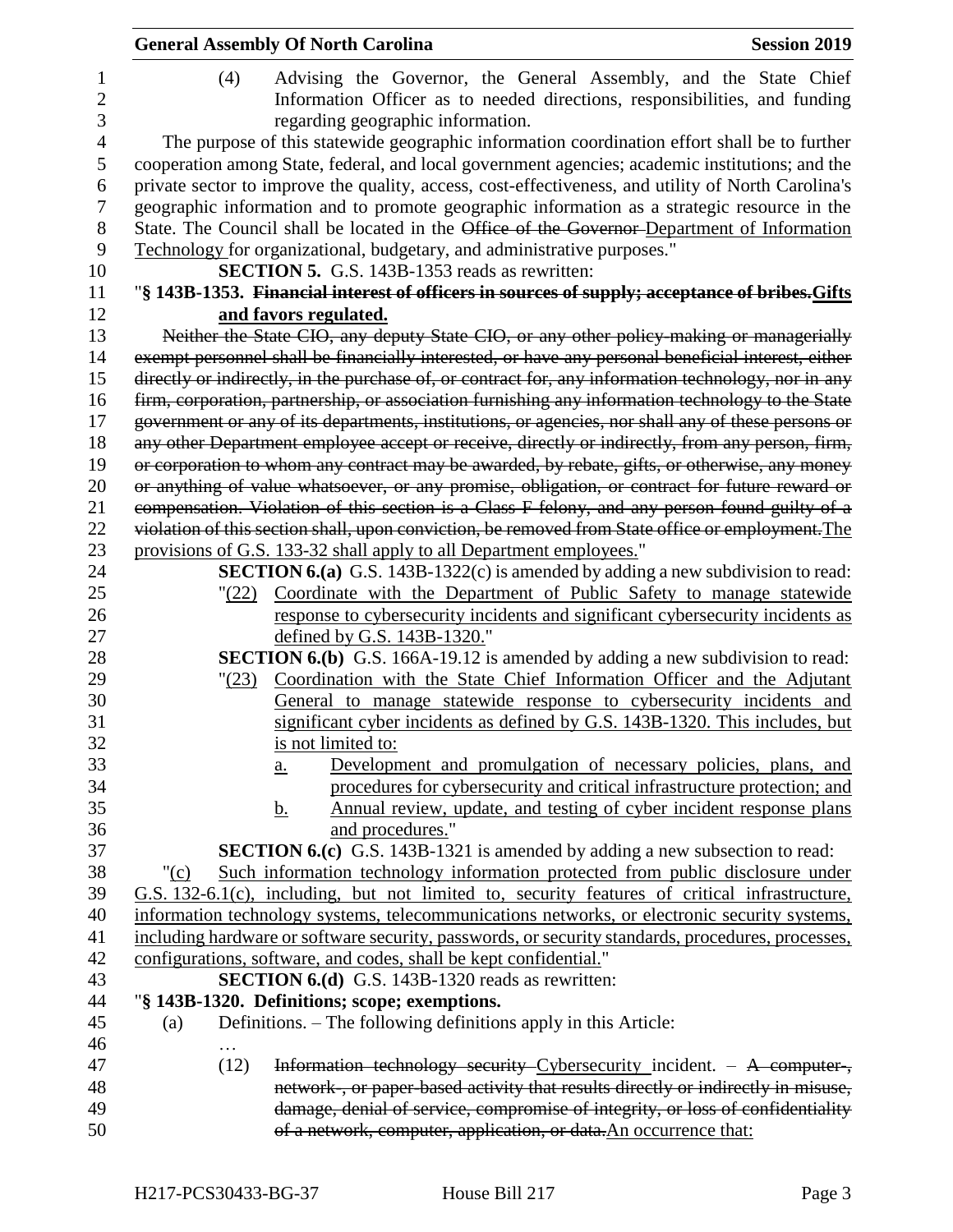|                                | <b>General Assembly Of North Carolina</b>                                                                                                             | <b>Session 2019</b> |
|--------------------------------|-------------------------------------------------------------------------------------------------------------------------------------------------------|---------------------|
|                                | Actually or imminently jeopardizes, without lawful authority, the<br>a.                                                                               |                     |
|                                | integrity, confidentiality, or availability of information or an                                                                                      |                     |
|                                | information system; or                                                                                                                                |                     |
|                                | Constitutes a violation or imminent threat of violation of law, security<br><u>b.</u>                                                                 |                     |
|                                | policies, privacy policies, security procedures, or acceptable use                                                                                    |                     |
|                                | policies.                                                                                                                                             |                     |
| $\cdots$                       |                                                                                                                                                       |                     |
| (15)                           | Security incident. A warning or indication of a threat to or breach of                                                                                |                     |
|                                | information or computer security. The term also includes threats that have                                                                            |                     |
|                                | already occurred. Significant cybersecurity incident. - A cybersecurity                                                                               |                     |
|                                | incident that is likely to result in demonstrable harm to the State's security                                                                        |                     |
|                                | interests, economy, critical infrastructure, or to the public confidence, civil                                                                       |                     |
|                                | liberties, or public health and safety of the residents of North Carolina. A                                                                          |                     |
|                                | significant cybersecurity incident is determined by the following factors:                                                                            |                     |
|                                | Incidents that meet thresholds identified by the Department jointly<br>$\underline{a}$ .                                                              |                     |
|                                | with the Department of Public Safety that involve information:                                                                                        |                     |
|                                | That is not releasable to the public and that is restricted or<br>$\underline{1}$ .                                                                   |                     |
|                                | highly restricted according to Statewide Data Classification                                                                                          |                     |
|                                | and Handling Policy; or                                                                                                                               |                     |
|                                | That involves the exfiltration, modification, deletion, or<br>2.<br>unauthorized access, or lack of availability to information or                    |                     |
|                                | systems within certain parameters to include (i) a specific                                                                                           |                     |
|                                | threshold of number of records or users affected as defined in                                                                                        |                     |
|                                | G.S. 75-65 or (ii) any additional data types with required                                                                                            |                     |
|                                | security controls.                                                                                                                                    |                     |
|                                | <u>b.</u><br>Incidents that involve information that is not recoverable or cannot be                                                                  |                     |
|                                | recovered within defined time lines required to meet operational                                                                                      |                     |
|                                | commitments defined jointly by the State agency and the Department,                                                                                   |                     |
|                                | or can be recovered only through additional measures, and has a high                                                                                  |                     |
|                                | or medium functional impact to the mission of an agency.                                                                                              |                     |
| $^{\prime\prime}$<br>$\cdots$  |                                                                                                                                                       |                     |
|                                | <b>SECTION 6.(e)</b> G.S. 143B-1379 reads as rewritten:                                                                                               |                     |
|                                | "§ 143B-1379. State agency cooperation; liaisons.cooperation and training; liaisons; county                                                           |                     |
|                                | and municipal government reporting.                                                                                                                   |                     |
| (a)                            | The head of each principal department and Council of State agency shall cooperate                                                                     |                     |
| information to the Department: | with the State CIO in the discharge of the State CIO's duties by providing the following                                                              |                     |
| (1)                            | The full details of the State agency's information technology and operational                                                                         |                     |
|                                | requirements and of all the agency's information technology security                                                                                  |                     |
|                                | significant cybersecurity incidents within 24 hours of confirmation.                                                                                  |                     |
| (2)                            | Comprehensive information concerning the information technology security                                                                              |                     |
|                                | employed to protect the agency's information technology-data, including                                                                               |                     |
|                                | documentation and reporting of remedial or corrective action plans to address                                                                         |                     |
|                                | any deficiencies in the information security policies, procedures, and practices                                                                      |                     |
|                                |                                                                                                                                                       |                     |
|                                |                                                                                                                                                       |                     |
|                                | of the State agency.                                                                                                                                  |                     |
| (3)                            | A forecast of the parameters of the agency's projected future information                                                                             |                     |
|                                | technology security cybersecurity and privacy needs and capabilities.                                                                                 |                     |
| (4)                            | Designating an agency liaison in the information technology area to                                                                                   |                     |
|                                | coordinate with the State CIO. The liaison shall be subject to a criminal<br>background report from the State Repository of Criminal Histories, which |                     |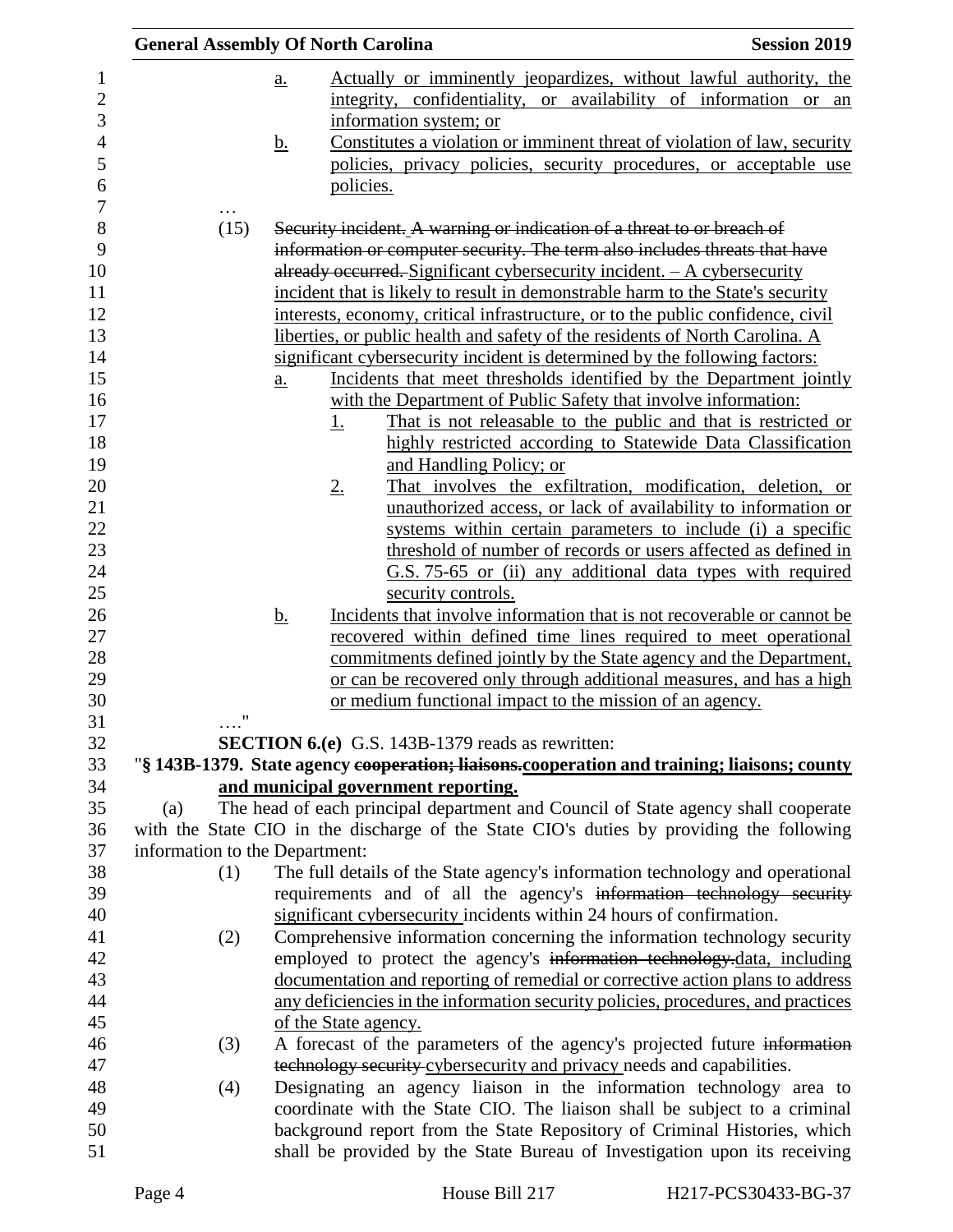| <b>General Assembly Of North Carolina</b>                     |                                                                                                                                                                                                                                                                                                                                                                                                                                                                                                                                                                                                                                                                                                                                                                                                                                                                                                                                                                                | <b>Session 2019</b> |
|---------------------------------------------------------------|--------------------------------------------------------------------------------------------------------------------------------------------------------------------------------------------------------------------------------------------------------------------------------------------------------------------------------------------------------------------------------------------------------------------------------------------------------------------------------------------------------------------------------------------------------------------------------------------------------------------------------------------------------------------------------------------------------------------------------------------------------------------------------------------------------------------------------------------------------------------------------------------------------------------------------------------------------------------------------|---------------------|
|                                                               | fingerprints from the liaison. If the liaison has been a resident of this State for<br>less than five years, the background report shall include a review of criminal<br>information from both the State and National Repositories of Criminal<br>Histories. The criminal background report shall be provided to the State CIO<br>and the head of the agency. In addition, all personnel in the Office of the State<br>Auditor who are responsible for information technology security reviews shall<br>be subject to a criminal background report from the State Repository of<br>Criminal Histories, which shall be provided by the State Bureau of<br>Investigation upon receiving fingerprints from the personnel designated by the<br>State Auditor. For designated personnel who have been residents of this State<br>for less than five years, the background report shall include a review of<br>criminal information from both the State and National Repositories of |                     |
|                                                               | Criminal Histories. The criminal background reports shall be provided to the                                                                                                                                                                                                                                                                                                                                                                                                                                                                                                                                                                                                                                                                                                                                                                                                                                                                                                   |                     |
|                                                               | State Auditor. Criminal histories provided pursuant to this subdivision are not                                                                                                                                                                                                                                                                                                                                                                                                                                                                                                                                                                                                                                                                                                                                                                                                                                                                                                |                     |
|                                                               | public records under Chapter 132 of the General Statutes.                                                                                                                                                                                                                                                                                                                                                                                                                                                                                                                                                                                                                                                                                                                                                                                                                                                                                                                      |                     |
| (5)                                                           | Completing mandatory annual security awareness training and reporting                                                                                                                                                                                                                                                                                                                                                                                                                                                                                                                                                                                                                                                                                                                                                                                                                                                                                                          |                     |
|                                                               | compliance for all personnel, including contractors and other users of State                                                                                                                                                                                                                                                                                                                                                                                                                                                                                                                                                                                                                                                                                                                                                                                                                                                                                                   |                     |
| (b)                                                           | information technology systems.<br>The information provided by State agencies to the State CIO under this section is                                                                                                                                                                                                                                                                                                                                                                                                                                                                                                                                                                                                                                                                                                                                                                                                                                                           |                     |
| protected from public disclosure pursuant to G.S. 132-6.1(c). |                                                                                                                                                                                                                                                                                                                                                                                                                                                                                                                                                                                                                                                                                                                                                                                                                                                                                                                                                                                |                     |
| (c)                                                           | County and municipal government agencies shall report cybersecurity incidents to the                                                                                                                                                                                                                                                                                                                                                                                                                                                                                                                                                                                                                                                                                                                                                                                                                                                                                           |                     |
|                                                               | Department. Information shared as part of this process will be protected from public disclosure                                                                                                                                                                                                                                                                                                                                                                                                                                                                                                                                                                                                                                                                                                                                                                                                                                                                                |                     |
|                                                               | under G.S. 132-6.1(c). Private sector entities are encouraged to report cybersecurity incidents to                                                                                                                                                                                                                                                                                                                                                                                                                                                                                                                                                                                                                                                                                                                                                                                                                                                                             |                     |
| the Department."                                              |                                                                                                                                                                                                                                                                                                                                                                                                                                                                                                                                                                                                                                                                                                                                                                                                                                                                                                                                                                                |                     |
|                                                               | <b>SECTION 6.(f)</b> G.S. 143B-1376 reads as rewritten:                                                                                                                                                                                                                                                                                                                                                                                                                                                                                                                                                                                                                                                                                                                                                                                                                                                                                                                        |                     |
| "§ 143B-1376. Statewide security and privacy standards.       |                                                                                                                                                                                                                                                                                                                                                                                                                                                                                                                                                                                                                                                                                                                                                                                                                                                                                                                                                                                |                     |
| (a)                                                           | The State CIO shall be responsible for the security and privacy of all State information                                                                                                                                                                                                                                                                                                                                                                                                                                                                                                                                                                                                                                                                                                                                                                                                                                                                                       |                     |
|                                                               | technology systems and associated data. The State CIO shall manage all executive branch                                                                                                                                                                                                                                                                                                                                                                                                                                                                                                                                                                                                                                                                                                                                                                                                                                                                                        |                     |
|                                                               | information technology security and shall establish a statewide standard for information                                                                                                                                                                                                                                                                                                                                                                                                                                                                                                                                                                                                                                                                                                                                                                                                                                                                                       |                     |
|                                                               | technology security and privacy to maximize the functionality, security, and interoperability of                                                                                                                                                                                                                                                                                                                                                                                                                                                                                                                                                                                                                                                                                                                                                                                                                                                                               |                     |
|                                                               | the State's distributed information technology assets, including, but not limited to, data<br>classification and management, communications, and encryption technologies. The State CIO                                                                                                                                                                                                                                                                                                                                                                                                                                                                                                                                                                                                                                                                                                                                                                                        |                     |
|                                                               | shall review and revise the security standards annually. As part of this function, the State CIO                                                                                                                                                                                                                                                                                                                                                                                                                                                                                                                                                                                                                                                                                                                                                                                                                                                                               |                     |
|                                                               | shall review periodically existing security and privacy standards and practices in place among                                                                                                                                                                                                                                                                                                                                                                                                                                                                                                                                                                                                                                                                                                                                                                                                                                                                                 |                     |
|                                                               | the various State agencies to determine whether those standards and practices meet statewide                                                                                                                                                                                                                                                                                                                                                                                                                                                                                                                                                                                                                                                                                                                                                                                                                                                                                   |                     |
|                                                               | security security, privacy, and encryption requirements. The State CIO shall ensure that State                                                                                                                                                                                                                                                                                                                                                                                                                                                                                                                                                                                                                                                                                                                                                                                                                                                                                 |                     |
|                                                               | agencies are periodically testing and evaluating information security controls and techniques for                                                                                                                                                                                                                                                                                                                                                                                                                                                                                                                                                                                                                                                                                                                                                                                                                                                                              |                     |
|                                                               | effective implementation, and that all agency and contracted personnel are held accountable for                                                                                                                                                                                                                                                                                                                                                                                                                                                                                                                                                                                                                                                                                                                                                                                                                                                                                |                     |
|                                                               | complying with the statewide information security program. The State CIO may assume the                                                                                                                                                                                                                                                                                                                                                                                                                                                                                                                                                                                                                                                                                                                                                                                                                                                                                        |                     |
|                                                               | direct responsibility of providing for the information technology security of any State agency                                                                                                                                                                                                                                                                                                                                                                                                                                                                                                                                                                                                                                                                                                                                                                                                                                                                                 |                     |
|                                                               | that fails to adhere to security and privacy standards adopted under this Article.                                                                                                                                                                                                                                                                                                                                                                                                                                                                                                                                                                                                                                                                                                                                                                                                                                                                                             |                     |
| . "                                                           |                                                                                                                                                                                                                                                                                                                                                                                                                                                                                                                                                                                                                                                                                                                                                                                                                                                                                                                                                                                |                     |
|                                                               | <b>SECTION 6.(g)</b> G.S. 143B-1378 reads as rewritten:                                                                                                                                                                                                                                                                                                                                                                                                                                                                                                                                                                                                                                                                                                                                                                                                                                                                                                                        |                     |
|                                                               | "§ 143B-1378. Assessment of agency compliance with security cybersecurity standards.                                                                                                                                                                                                                                                                                                                                                                                                                                                                                                                                                                                                                                                                                                                                                                                                                                                                                           |                     |
|                                                               | At a minimum, the State CIO shall annually assess the ability of each State agency, and each                                                                                                                                                                                                                                                                                                                                                                                                                                                                                                                                                                                                                                                                                                                                                                                                                                                                                   |                     |
|                                                               | agency's contracted vendors, to comply with the current security cybersecurity enterprise-wide                                                                                                                                                                                                                                                                                                                                                                                                                                                                                                                                                                                                                                                                                                                                                                                                                                                                                 |                     |
|                                                               | set of standards established pursuant to this section. The assessment shall include, at a minimum,                                                                                                                                                                                                                                                                                                                                                                                                                                                                                                                                                                                                                                                                                                                                                                                                                                                                             |                     |
|                                                               | the rate of compliance with the enterprise-wide security standards and an assessment of security                                                                                                                                                                                                                                                                                                                                                                                                                                                                                                                                                                                                                                                                                                                                                                                                                                                                               |                     |
|                                                               | organization, security practices, security information standards, network security architecture,                                                                                                                                                                                                                                                                                                                                                                                                                                                                                                                                                                                                                                                                                                                                                                                                                                                                               |                     |
|                                                               | and current expenditures of State funds for information technology security. The assessment of                                                                                                                                                                                                                                                                                                                                                                                                                                                                                                                                                                                                                                                                                                                                                                                                                                                                                 |                     |
|                                                               | a State agency shall also estimate the initial cost to implement the security measures needed for                                                                                                                                                                                                                                                                                                                                                                                                                                                                                                                                                                                                                                                                                                                                                                                                                                                                              |                     |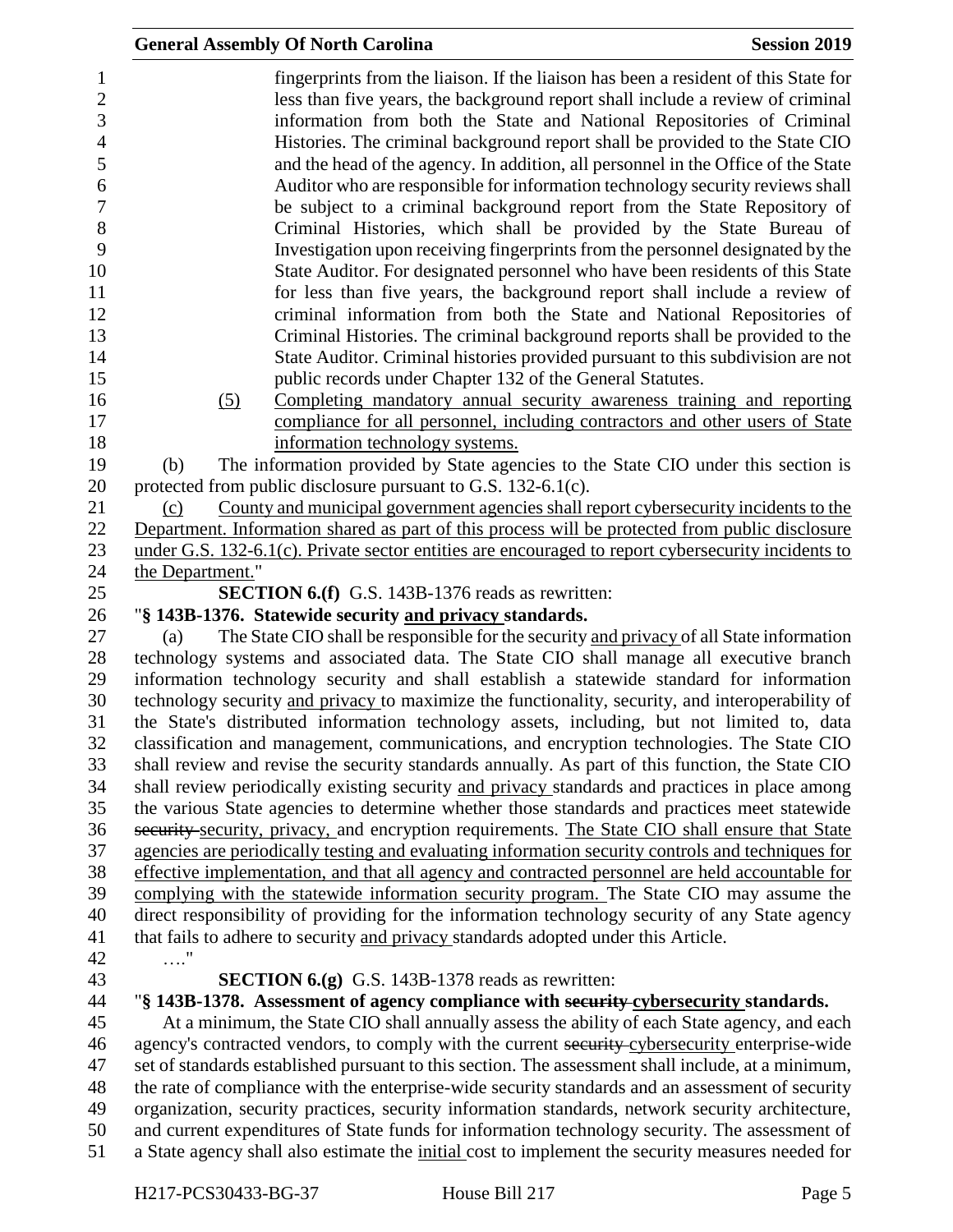# **General Assembly Of North Carolina Session 2019**

| $\mathbf{1}$   |                                                                                                 | agencies to fully comply with the standards. standards as well as the costs over the lifecycle of              |  |  |  |
|----------------|-------------------------------------------------------------------------------------------------|----------------------------------------------------------------------------------------------------------------|--|--|--|
| $\mathbf{2}$   | the State agency information system. Each State agency shall submit information required by the |                                                                                                                |  |  |  |
| $\mathfrak{Z}$ | State CIO for purposes of this assessment. The State CIO shall include the information obtained |                                                                                                                |  |  |  |
| $\overline{4}$ |                                                                                                 | from the assessment in the State Information Technology Plan."                                                 |  |  |  |
| $\sqrt{5}$     |                                                                                                 | <b>SECTION 7.(a)</b> G.S. 143B-1400 reads as rewritten:                                                        |  |  |  |
| $\sqrt{6}$     | "§ 143B-1400. Definitions.                                                                      |                                                                                                                |  |  |  |
| $\tau$         |                                                                                                 | The following definitions apply in this Part.                                                                  |  |  |  |
| 8              | (1)                                                                                             | 911 Board. - The 911 Board established in G.S. 143B-1401.                                                      |  |  |  |
| 9              | (2)                                                                                             | 911 Fund. – The North Carolina 911 Fund established in G.S. 143B-1403.                                         |  |  |  |
| 10             | (3)                                                                                             | 911 State Plan. - A document prepared, maintained, and updated by the 911                                      |  |  |  |
| 11             |                                                                                                 | Board that provides a comprehensive plan for communicating 911 call                                            |  |  |  |
| 12             |                                                                                                 | information across networks and among PSAPs, addresses all aspects of the                                      |  |  |  |
| 13             |                                                                                                 | State's 911 system, and describes the allowable uses of revenue in-the 911                                     |  |  |  |
| 14             |                                                                                                 | Fund-Fund, including, but not limited to, transfer of 911 calls between                                        |  |  |  |
| 15             |                                                                                                 | geographically dispersed PSAPs, increased aggregation and sharing of data,                                     |  |  |  |
| 16             |                                                                                                 | resources, procedures, standards, and requirements to improve emergency                                        |  |  |  |
| 17             |                                                                                                 | response and implementation of a NG911 network.                                                                |  |  |  |
| 18             | (4)                                                                                             | 911 system. - An emergency communications system using any available                                           |  |  |  |
| 19             |                                                                                                 | technology that does all of the following:                                                                     |  |  |  |
| 20             |                                                                                                 | Enables the user of a communications service connection to reach a<br>a.                                       |  |  |  |
| 21             |                                                                                                 | PSAP by dialing the digits 911.                                                                                |  |  |  |
| 22             |                                                                                                 | Provides enhanced 911 service.<br>$\mathbf b$ .                                                                |  |  |  |
| 23             |                                                                                                 | Delivers 911 calls to the State ESInet<br>provided by<br>as<br>$\underline{c}$ .                               |  |  |  |
| 24             |                                                                                                 | G.S. 143B-1406(e1) or a Next Generation 911 Network.                                                           |  |  |  |
| 25             | (5)                                                                                             | 911 system provider. – An entity that provides $a$ -an Enhanced 911 or NG911                                   |  |  |  |
| 26             |                                                                                                 | system to a PSAP.                                                                                              |  |  |  |
| 27<br>28       | (5a)                                                                                            | Agent. – An agent is an authorized person, including an employee, contractor,                                  |  |  |  |
| 29             |                                                                                                 | or volunteer, who has one or more roles in a PSAP. An agent can also be an<br>automaton in some circumstances. |  |  |  |
| 30             | (6)                                                                                             | Back-up PSAP. – The capability to operate as part of the 911 System and all                                    |  |  |  |
| 31             |                                                                                                 | other features of its associated primary PSAP. The term includes a back-up                                     |  |  |  |
| 32             |                                                                                                 | PSAP that receives 911 calls only when they are transferred from the primary                                   |  |  |  |
| 33             |                                                                                                 | PSAP or on an alternate routing basis when calls cannot be completed to the                                    |  |  |  |
| 34             |                                                                                                 | primary PSAP.                                                                                                  |  |  |  |
| 35             | (7)                                                                                             | Call taking. – The act of processing a 911 call for emergency assistance by a                                  |  |  |  |
| 36             |                                                                                                 | primary PSAP, including the use of 911 system equipment, call classification,                                  |  |  |  |
| 37             |                                                                                                 | location of a caller, determination of the appropriate response level for                                      |  |  |  |
| 38             |                                                                                                 | emergency responders, and dispatching 911 call information to the                                              |  |  |  |
| 39             |                                                                                                 | appropriate responder.                                                                                         |  |  |  |
| 40             | (8)                                                                                             | Commercial Mobile Radio Service (CMRS). - Defined in 47 C.F.R. § 20.3.                                         |  |  |  |
| 41             | (9)                                                                                             | Communications service. $-$ Any of the following:                                                              |  |  |  |
| 42             |                                                                                                 | routing<br>The<br>transmission,<br>conveyance,<br>of<br>real-time<br><b>or</b><br>a.                           |  |  |  |
| 43             |                                                                                                 | communications to a point or between or among points by or through                                             |  |  |  |
| 44             |                                                                                                 | any electronic, radio, satellite, cable, optical, microwave, wireline,                                         |  |  |  |
| 45             |                                                                                                 | wireless, Internet protocol, or other medium or method, regardless of                                          |  |  |  |
| 46             |                                                                                                 | the protocol used.                                                                                             |  |  |  |
| 47             |                                                                                                 | b.<br>The ability to receive and terminate voice calls, text-to-911, short                                     |  |  |  |
| 48             |                                                                                                 | message service (SMS) or other messages, videos, data, or other forms                                          |  |  |  |
| 49             |                                                                                                 | of communication to, from, and between the public switched                                                     |  |  |  |
| 50             |                                                                                                 | telephone network, wireless networks, IP-enabled networks, or any                                              |  |  |  |
| 51             |                                                                                                 | other communications network.                                                                                  |  |  |  |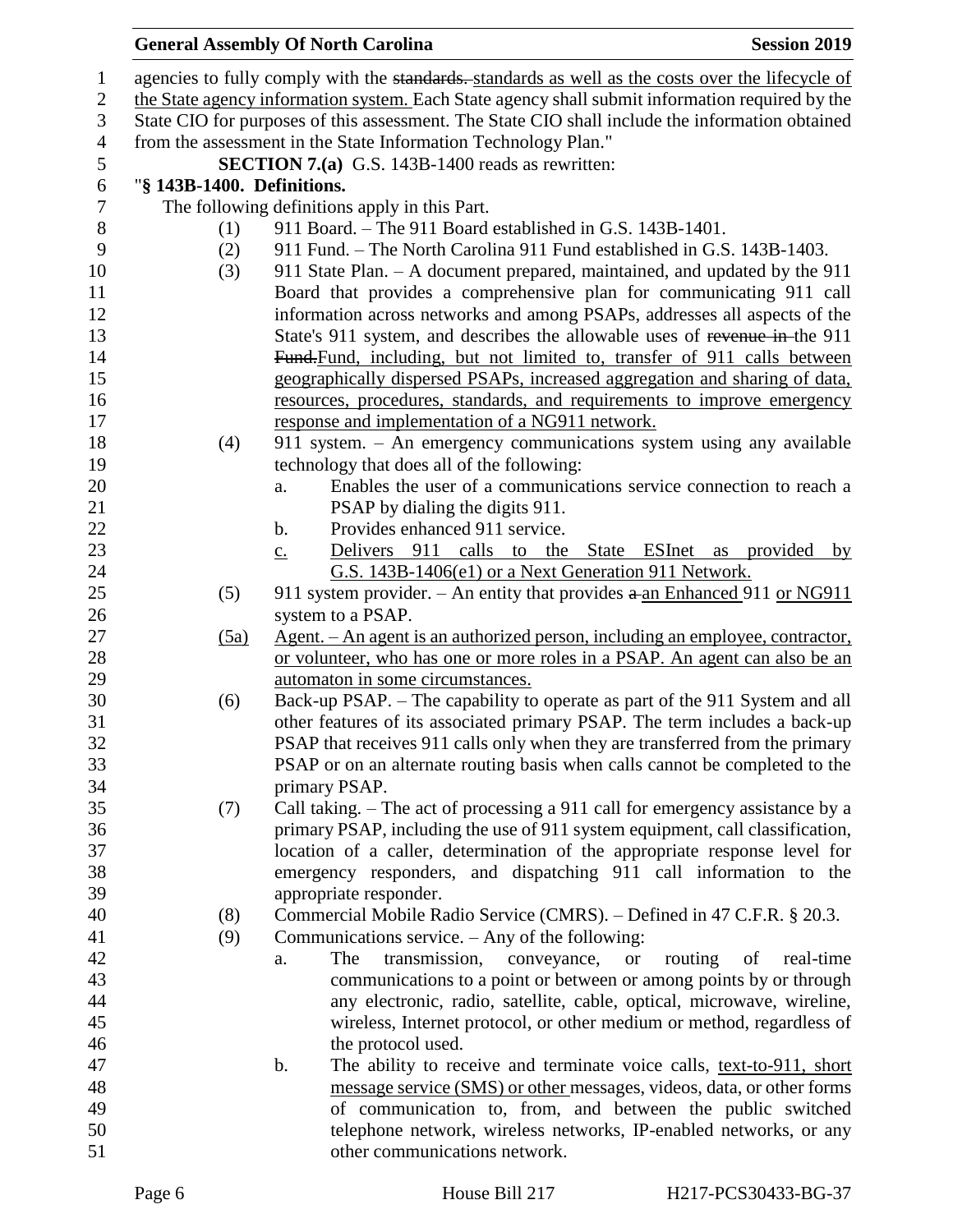|       | <b>Session 2019</b><br><b>General Assembly Of North Carolina</b>                  |
|-------|-----------------------------------------------------------------------------------|
|       | Interconnected VoIP service.<br>$C_{\bullet}$                                     |
| (10)  | Communications service connection. - Each telephone number or trunk               |
|       | assigned to a residential or commercial subscriber by a communications            |
|       | service provider, without regard to technology deployed.                          |
| (11)  | Communications service provider. - An entity that provides communications         |
|       | service to a subscriber.                                                          |
| (12)  | CMRS connection. – Each mobile handset telephone number assigned to a             |
|       | CMRS subscriber with a place of primary use in North Carolina.                    |
| (13)  | CMRS provider. $-$ An entity, A service provider, whether facilities-based or     |
|       | nonfacilities-based, that is licensed by the Federal Communications               |
|       | Commission to provide CMRS or that resells CMRS within North Carolina.            |
| (13a) | <u>Emergency medical dispatch. – The management of requests for emergency</u>     |
|       | medical assistance by utilizing a system of:                                      |
|       | A tiered response or priority dispatching of emergency medical<br>a.              |
|       | resources based on the level of medical assistance appropriate for the            |
|       | victim; and                                                                       |
|       | Pre-arrival first aid or other medical instructions given by trained<br><u>b.</u> |
|       | telecommunicators responsible for receiving 911 calls and dispatching             |
|       | emergency response services.                                                      |
| (14)  | Enhanced 911 service. – Directing a 911 call to an appropriate PSAP by            |
|       | selective routing or other means based on the geographical location from          |
|       | which the call originated and providing information defining the approximate      |
|       | geographic location and the telephone number of a 911 caller, in accordance       |
|       | with the FCC Order.                                                               |
| (15)  | Exchange access facility. $-$ The access from a subscriber's premises to the      |
|       | telephone system of a service supplier. The term includes service supplier        |
|       | provided access lines, private branch exchange trunks, and centrex network        |
|       | access registers, as defined by applicable tariffs approved by the North          |
|       | Carolina Utilities Commission. The term does not include service supplier         |
|       | operated telephone pay<br>station<br>lines, Wide<br>owned<br>and<br>Area          |
|       | Telecommunications Service (WATS), Foreign Exchange (FX), or incoming             |
|       | only lines.                                                                       |
| (16)  | FCC Order. – The Order of the FCC order means all orders or final rules issued    |
|       | by the Federal Communications Commission FCC Commission, pursuant to              |
|       | the proceeding entitled "Revision of the Commission's Rules to Ensure             |
|       | Compatibility with Enhanced 911 Emergency Calling Systems" (FCC Docket            |
|       | No. 94-102, adopted on December 1, 1997, and any consent decrees, rules,          |
|       | and regulations adopted by the Federal Communications Commission                  |
|       | pursuant to the Order. 94-102) codified at 47 C.F.R § 20.18, "Wireless E-911      |
|       | Location Accuracy Requirements" codified at 47 C.F.R Part 20, relating to         |
|       | commercial mobile services, and any successor proceeding.                         |
| (17)  | GIS mapping. GIS. - Computerized geographical information that can be used        |
|       | to assist in locating a person who calls emergency assistance, including          |
|       | mapping elements such as street centerlines, ortho photography, and oblique       |
|       | imaging or other imaging, and geospatial call routing to deliver 911 calls to     |
|       | an appropriate PSAP.                                                              |
| (18)  | Interconnected VoIP service. $-$ Defined in 47 C.F.R. § 9.3.                      |
| (19)  | Local exchange carrier. $-$ An entity that is authorized to provide telephone     |
|       | exchange service or exchange access in North Carolina.                            |
| (19a) | Next generation 911 network. - Managed Internet Protocol based networks,          |
|       | gateways, functional elements, and databases that augment E-911 features and      |
|       |                                                                                   |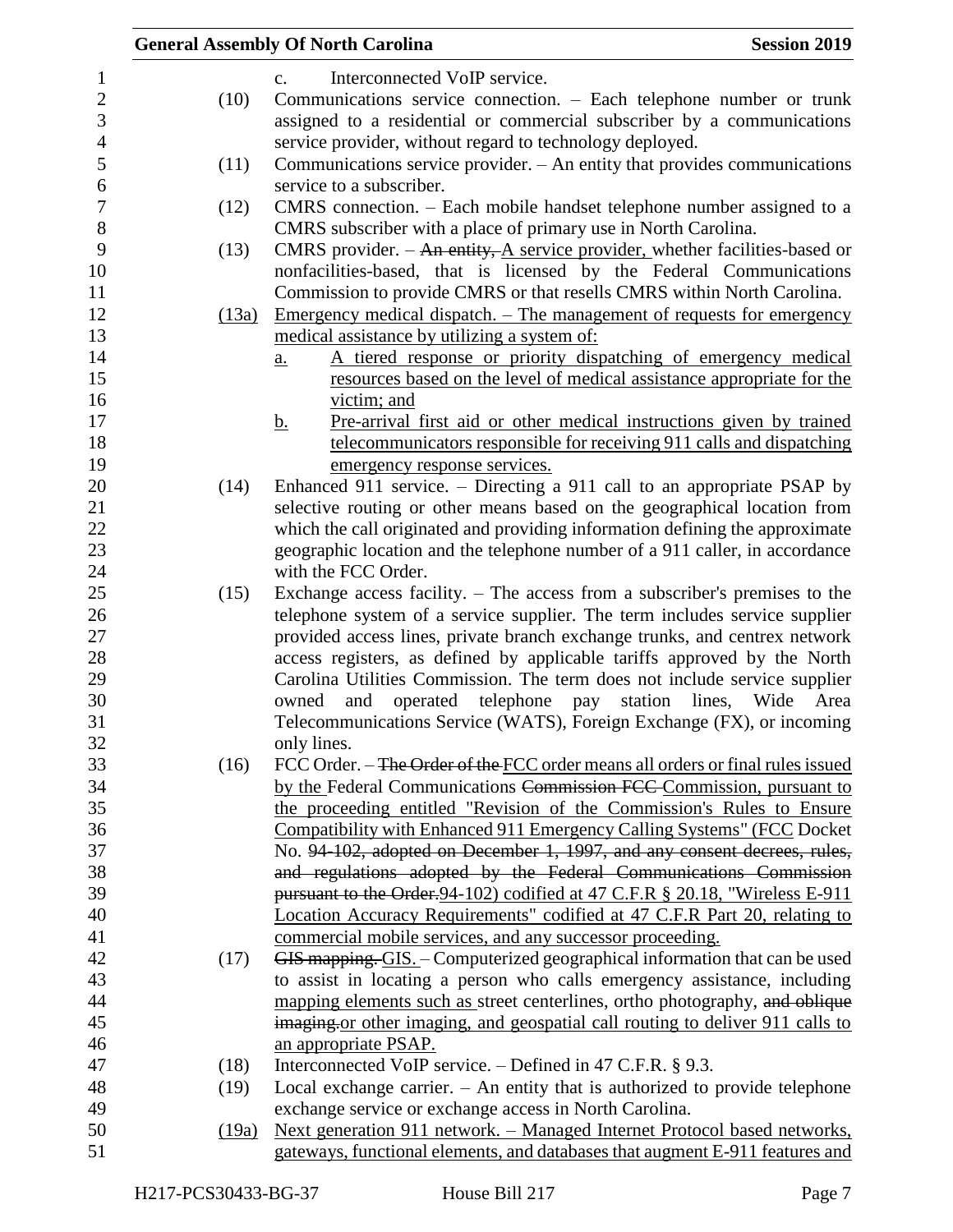|            |       | <b>General Assembly Of North Carolina</b><br><b>Session 2019</b>                                                    |
|------------|-------|---------------------------------------------------------------------------------------------------------------------|
|            |       | functions enabling the public to transmit digital information to public safety                                      |
|            |       | answering points replacing Enhanced 911, that maintains P.01 for Basic 911                                          |
|            |       | or Enhanced 911 services or NENA i3 Solution standard for NG911 services,                                           |
|            |       | and that includes Emergency Service IP Network (ESInet), GIS,                                                       |
|            |       | cybersecurity, and other system components.                                                                         |
|            | (20)  | Next generation 911 system. - An IP-enabled-Internet Protocol-enabled                                               |
|            |       | emergency communications system using Internet Protocol, or any other                                               |
|            |       | available technology, to enable enabling the user-public or subscriber of a                                         |
|            |       | communications service to reach an appropriate PSAP by sending the digits                                           |
|            |       | 911 via dialing, text, or short message service (SMS), or any other                                                 |
|            |       | technological means.                                                                                                |
|            | (21)  | Next generation 911 system provider. $-$ An entity that provides a next                                             |
|            |       | generation or IP-enabled 911 system to a PSAP.                                                                      |
|            | (22)  | telecommunications<br>Prepaid<br>wireless<br>service. $-A$<br>wireless                                              |
|            |       | telecommunications service that allows a caller to dial 911 to access the 911                                       |
|            |       | system, which service must be paid for in advance and is sold in                                                    |
|            |       | predetermined units or dollars of which the number declines with use in a                                           |
|            |       | known amount.                                                                                                       |
|            | (23)  | Primary PSAP. – The first point of reception of a 911 call by a public safety                                       |
|            |       | answering point.                                                                                                    |
|            | (24)  | Proprietary information. - Subscriber lists, technology descriptions, technical                                     |
|            |       | information, or trade secrets that are developed, produced, or received                                             |
|            |       | internally by a communications service provider or by a communications                                              |
|            |       | service provider's employees, directors, officers, or agents.                                                       |
|            | (25)  | Public safety answering point (PSAP). - The public safety agency that                                               |
|            |       | receives an incoming 911 call and dispatches appropriate public safety                                              |
|            |       | agencies to respond to the call.                                                                                    |
|            | (25a) | <u>Regional PSAP. – A primary PSAP operated by or on behalf of two or more</u>                                      |
|            |       | counties and any number of municipalities, approved by the Board, for 911                                           |
|            | (26)  | call taking.                                                                                                        |
|            |       | Retail transaction. - The sale of prepaid wireless telecommunications service<br>for any purpose other than resale. |
|            | (27)  | Service supplier. - An entity that provides exchange telephone service $or$                                         |
|            |       | communications service to the public or a telephone subscriber.                                                     |
|            | (27a) | State Emergency Services IP Network (ESInet) Network. - A NG911 network                                             |
|            |       | contracted by the 911 Board to one or more communications service providers                                         |
|            |       | for the purpose of securely receiving 911 calls, transferring 911 calls and all                                     |
|            |       | associated data, providing centralized network management and security                                              |
|            |       | monitoring, and enabling GIS call routing.                                                                          |
|            | (28)  | Subscriber. - A person who purchases a communications service and is able                                           |
|            |       | to receive it or use it periodically over time.                                                                     |
|            | (28a) | Telecommunicator. $- A$ person qualified to provide 911 call taking employed                                        |
|            |       | by a PSAP. The term applies to 911 call takers, dispatchers, radio operators,                                       |
|            |       | data terminal operators, or any combination of such call taking functions in a                                      |
|            |       | PSAP.                                                                                                               |
| $\ldots$ " |       |                                                                                                                     |
|            |       | <b>SECTION 7.(b)</b> G.S. 143B-1402 reads as rewritten:                                                             |
|            |       | "§ 143B-1402. Powers and duties of the 911 Board.                                                                   |
| (a)        |       | Duties. – The 911 Board has the following powers and duties:                                                        |
|            | (1)   | To develop the 911 State Plan. In developing and updating the plan, the 911                                         |
|            |       | Board must monitor trends in communications service technology utilized for                                         |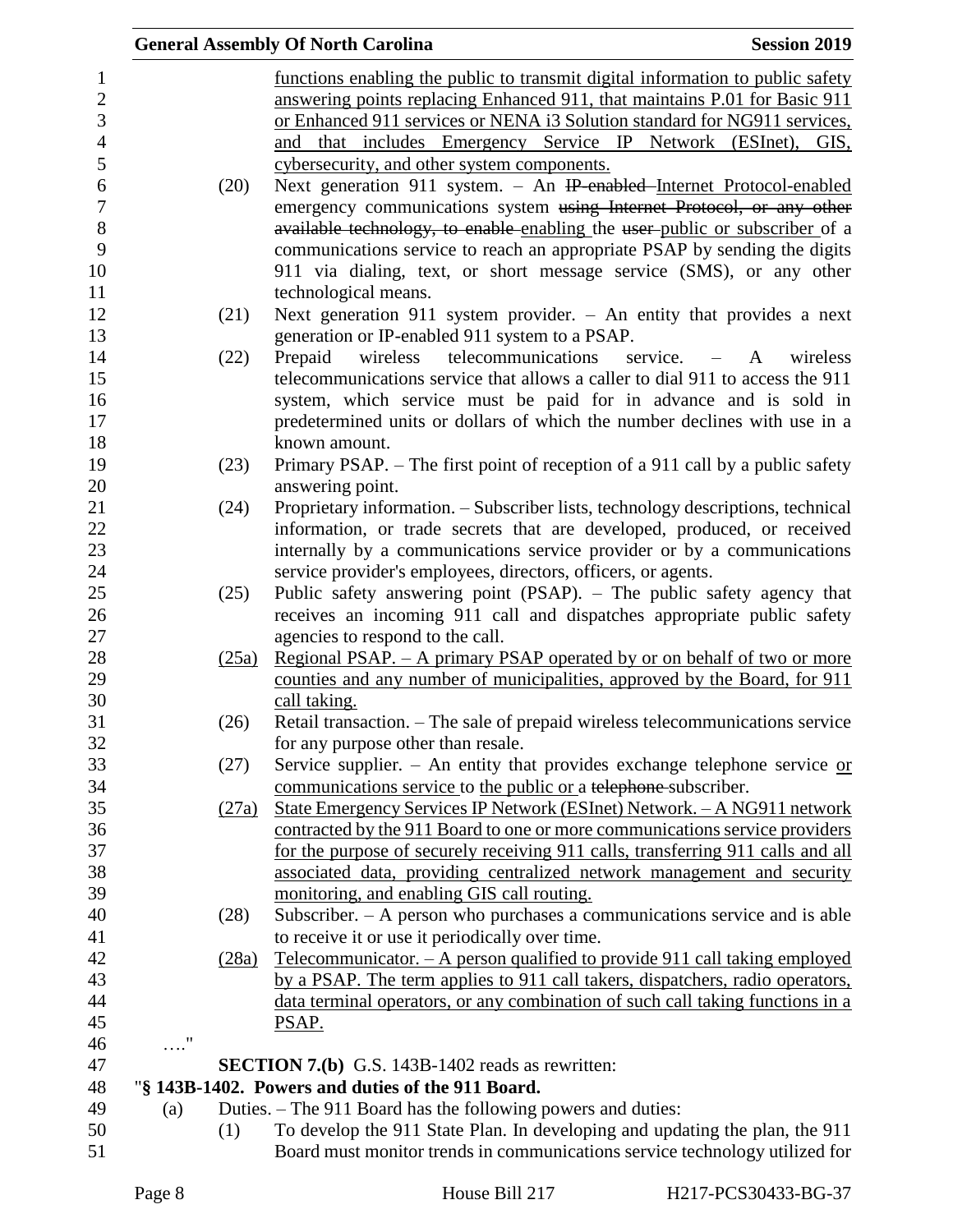|      | <b>General Assembly Of North Carolina</b>                                         | <b>Session 2019</b> |
|------|-----------------------------------------------------------------------------------|---------------------|
|      | the 911 system and in enhanced 911 service technology, investigate and            |                     |
|      | incorporate GIS mapping and other resources into the plan, ensure individual      |                     |
|      | PSAP plans incorporate a back-up PSAP, PSAP and 911 call routing in an            |                     |
|      | emergency, coordination with State emergency operations including                 |                     |
|      | Telecommunicator Emergency Response Taskforce (TERT), and formulate               |                     |
|      | strategies for the efficient and effective delivery of enhanced 911 service.      |                     |
| (2)  | To administer the 911 Fund and the monthly 911 service charge authorized by       |                     |
|      | G.S. 143B-1403. To execute the powers and duties provided in this Part, the       |                     |
|      | Board shall determine its policies, procedures, and rules by majority vote of     |                     |
|      | the members of the Board, a quorum having been established. Once a policy         |                     |
|      | or procedure is determined or a rule is adopted, the Board shall communicate      |                     |
|      | it to the Executive Director, who shall have the authority to execute the policy, |                     |
|      | procedure, or rule of the Board. No individual member of the Board shall have     |                     |
|      | the responsibility or authority to give operational directives to any employee    |                     |
|      | of the Board other than the Executive Director.                                   |                     |
| (3)  | To distribute revenue in the 911 Fund to CMRS providers and PSAPs in              |                     |
|      | accordance with this Part and advise CMRS providers and PSAPs of the              |                     |
|      | requirements for receiving a distribution from the 911 Fund.                      |                     |
| (4)  | To establish cooperative purchasing agreements or other contracts for the         |                     |
|      | procurement of goods and services, to establish policies and procedures to        |                     |
|      | fund advisory services and training programs including, but not limited to,       |                     |
|      | <b>Emergency Medical Dispatch and quality assurance of Emergency Medical</b>      |                     |
|      | Dispatch programs for PSAPs, to set operating standards for PSAPs and             |                     |
|      | back-up PSAPs, PSAPs, including minimum staffing, mandatory                       |                     |
|      | telecommunicator training and certification requirements for 911 call taking,     |                     |
|      | and to provide funds in accordance with these policies, procedures, and           |                     |
|      | standards standards subject to the limitations of G.S. 143B-1406(d).              |                     |
| (5)  | To investigate the revenues and expenditures associated with the operation of     |                     |
|      | a PSAP to ensure compliance with restrictions on the use of amounts               |                     |
|      | distributed from the 911 Fund.                                                    |                     |
| (6)  | To make and enter into contracts and agreements necessary or incidental to        |                     |
|      | the performance of its powers and duties under this Part and to use revenue       |                     |
|      | available to the 911 Board under G.S. 143B-1404 for administrative expenses       |                     |
|      | to pay its obligations under the contracts and agreements.                        |                     |
| (7)  | To use funds available to the 911 Board under G.S. 62-47 [143B-1407]              |                     |
|      | G.S. 143B-1407 to pay its obligations incurred for statewide 911 projects.        |                     |
| (8)  | To accept gifts, grants, or other money for the 911 Fund.                         |                     |
| (9)  | To undertake its duties in a manner that is competitively and technologically     |                     |
|      | neutral as to all communications service providers.                               |                     |
| (10) | To design, create, or acquire printed or Web-based public education materials     |                     |
|      | regarding the proper use of 911.                                                  |                     |
| (11) | To adopt rules to implement this Part. This authority does not include the        |                     |
|      | regulation of any enhanced 911 communications service, such as the                |                     |
|      | establishment of technical standards for telecommunications communications        |                     |
|      | service providers to deliver process 911 voice and data.                          |                     |
| (12) | To take other necessary and proper action to implement the provisions of this     |                     |
|      | Part.                                                                             |                     |
| (13) | To collect and distribute data from and to PSAPs and communications service       |                     |
|      | providers, provided that distribution of such data shall be subject to the        |                     |
|      | limitations of the G.S. 132-1 et seq., and applicable federal privacy laws or     |                     |
|      | regulations.                                                                      |                     |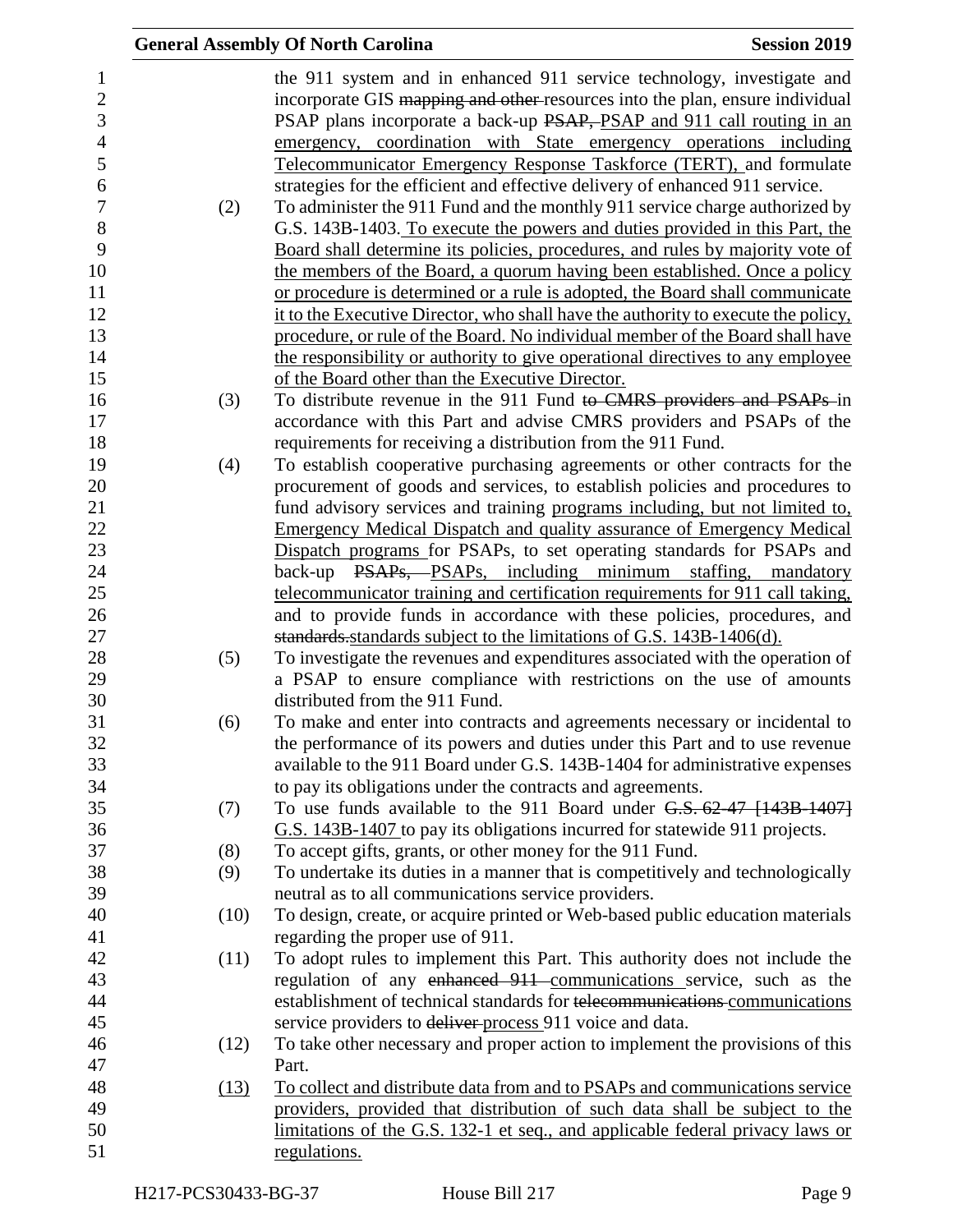|                            | <b>General Assembly Of North Carolina</b><br><b>Session 2019</b>                                         |
|----------------------------|----------------------------------------------------------------------------------------------------------|
| (14)                       | To coordinate, adopt, and communicate all necessary technical and                                        |
|                            | operational standards and requirements to ensure an effective statewide                                  |
|                            | interconnected NG911 network, the State ESInet, including the following:                                 |
|                            | NG911 network design specifications;<br>$\underline{a}$ .                                                |
|                            | 911 call processing standards and requirements including system<br><u>b.</u>                             |
|                            | networks, PSAP equipment, GIS caller location routing, and database                                      |
|                            | requirements;                                                                                            |
|                            | Performance measures for data services necessary for the purposes of<br>$\underline{c}$ .                |
|                            | this Part.                                                                                               |
| (15)                       | To establish and operate a network management center for the State ESInet                                |
|                            | staffed by the Board. The center shall monitor PSAP and communications                                   |
|                            | service provider compliance with technical and operational standards,                                    |
|                            | requirements, and practices. The center shall monitor the State ESInet                                   |
|                            | performance and security testing protocols in coordination with the                                      |
|                            | Department of Information Technology.                                                                    |
| (b)                        | Prohibition. - In no event shall the 911 Board or any other State agency construct,                      |
|                            | operate, or own a communications network for the purpose of providing 911 service. The 911               |
|                            | Board may pay private sector vendors for provisioning a communications network for the                   |
|                            | purpose of providing citizens access to 911 services and completing call-taking processes                |
| through one or more PSAPs. |                                                                                                          |
| (c)                        | The Secretary of the Department of Information Technology shall, with the advice of                      |
|                            | the 911 Board, select an Executive Director of the 911 Board. The Executive Director shall be            |
|                            | the Board's chief administrative officer. The Executive Director shall have appropriate training         |
|                            | and experience to assist the Board in the performance of its duties. The executive director shall        |
|                            | be considered the State 911 coordinator for purposes of relevant State and federal law and               |
| program requirements.      |                                                                                                          |
|                            | The Executive Director shall be responsible for managing the work of the Board including,                |
| but not limited to:        |                                                                                                          |
| (1)                        | Preparing and submitting reports of the Board to the NC General Assembly,                                |
|                            | Governor, and Federal Communications Commission;                                                         |
| (2)                        | Drafting suggested legislation incorporating the Board's findings for                                    |
|                            | submission to the General Assembly;                                                                      |
| $\left(3\right)$           | Administering, directing, and managing the affairs and business of the 911                               |
|                            | Board, and for the supervision of all personnel serving the Board;                                       |
| $\left(4\right)$           | Contracting with such other persons, including subject matter experts and                                |
|                            | consultants, as deemed necessary; and                                                                    |
| (5)                        | Executing the Board's policies, powers, and duties subject to appropriations,                            |
|                            | available funds, and State employment and procurement laws.                                              |
| (d)                        | The Board may meet in the offices of the Department of Information Technology or                         |
|                            | in facilities satisfactory for the Board's needs and Public Meeting laws. The Department of              |
|                            | Information Technology shall provide office space for the Board's staff."                                |
|                            | <b>SECTION 7.(c)</b> G.S. 143B-1403 reads as rewritten:                                                  |
|                            | "§ 143B-1403. Service charge for 911 service.                                                            |
| (a)                        | Charge Imposed. $-$ A monthly 911 service charge is imposed on each active                               |
|                            | communications service connection that provides access to the 911 system through a voice                 |
|                            | communications service. provider. The service charge for service other than prepaid wireless             |
|                            | telecommunications service is seventy cents (70 $\varphi$ ) or a lower amount set by the 911 Board under |
|                            | subsection (d) of this section. The service charge is payable by the subscriber to the service           |
|                            | provider of the voice communications service. The provider may list the service charge separately        |
|                            | from other charges on the bill. Partial payments made by a subscriber are applied first to the           |
|                            | amount the subscriber owes the provider for the voice-communications service. If a subscriber is         |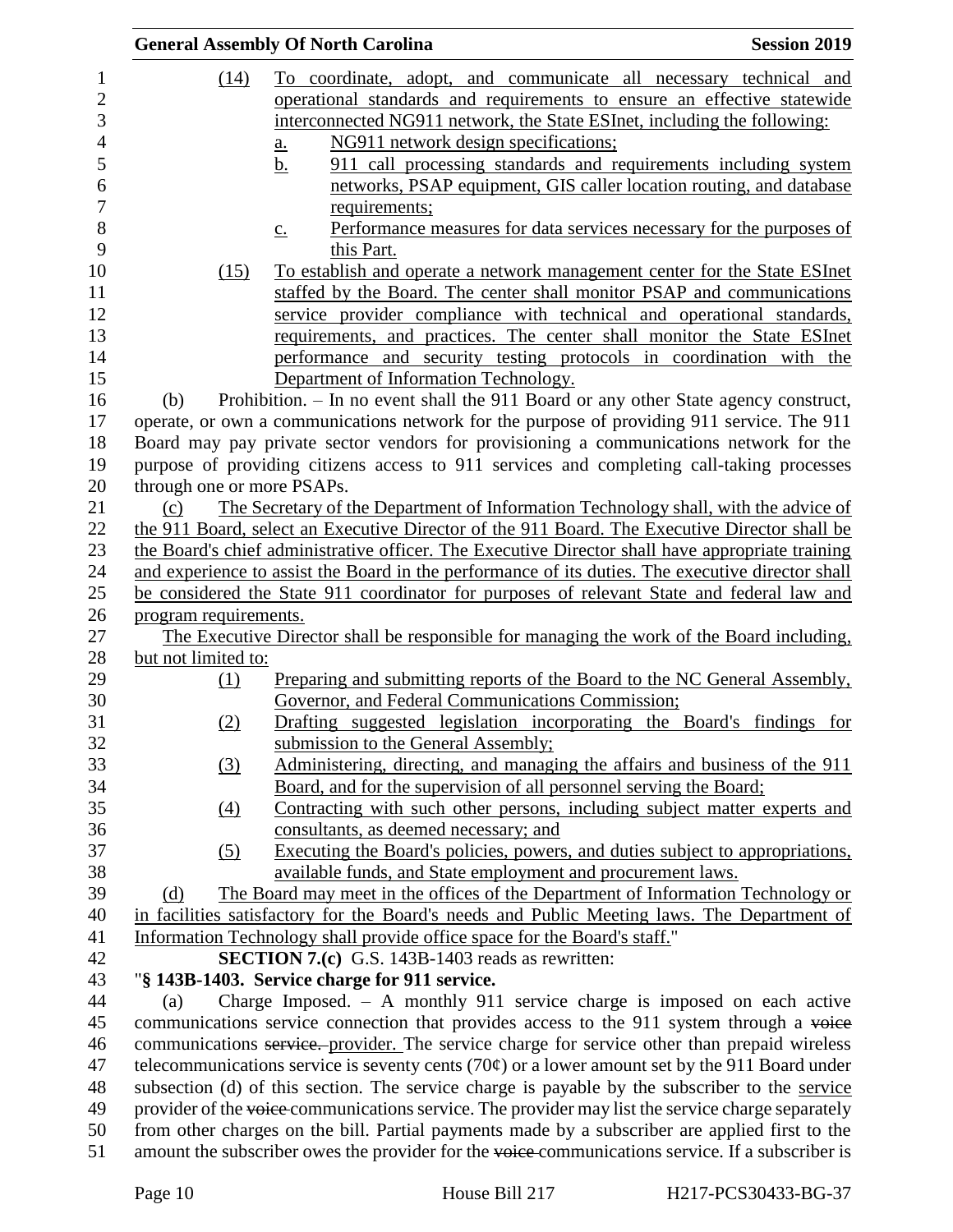#### **General Assembly Of North Carolina Session 2019 Session 2019**

 capable of making more than one simultaneous outbound 911 call though its communications service connections, then the total number of 911 service charges billed to the subscriber shall be (i) for CMRS providers, an amount equal to the number of CMRS connections and (ii) for all other communications service providers, an amount equal to the total number of simultaneous outbound 911 calls the subscriber can make using the North Carolina telephone numbers or trunks billed to their account.

 (b) Prepaid Wireless. – A 911 service charge is imposed on each retail purchase of prepaid wireless telecommunications service occurring in this State of seventy cents (70¢) for each retail transaction of prepaid wireless telecommunications service or a lower amount set as provided by subsection (d) of this section. The service charge is collected and remitted as provided in G.S. 143B-1414.

 (c) Remittance to 911 Board. – A communications service provider must remit the service charges collected by it under subsection (a) of this section to the 911 Board. The provider must remit the collected service charges by the end of the calendar month following the month the provider received the charges from its subscribers. A provider may deduct and retain from the service charges it receives from its subscribers and remits to the 911 Board an administrative allowance equal to the greater of one percent (1%) of the amount of service charges remitted or fifty dollars (\$50.00) a month.

 (d) Adjustment of Charge. – The 911 Board must monitor the revenues generated by the 20 service charges imposed by this section. If the 911 Board determines that the rates produce charge imposed produces revenue that exceeds or is less than the amount needed, the 911 Board may 22 adjust the rates. service charge. The rates charge imposed must ensure full cost recovery for 23 communications service providers and over a reasonable period of time, for monthly distributions 24 to primary PSAPs over a reasonable period of time. PSAPs, and for the State ESInet. The 911 Board must set the service charge for prepaid wireless telecommunications service at the same 26 rate as the monthly service charge for nonprepaid service. A change in the rate-service charge 27 becomes effective only on July 1. The 911 Board must notify providers of a change in the rates 28 service charge at least 90 days before the change becomes effective. The 911 Board must notify 29 the Department of Revenue of a change in the rate service charge for prepaid wireless telecommunications service at least 90 days before the change becomes effective. The Department of Revenue must provide notice of a change in the rate service charge for prepaid wireless telecommunications service at least 45 days before the change becomes effective only on the Department's Web site.

…."

**SECTION 7.(d)** G.S. 143B-1404 reads as rewritten:

### "**§ 143B-1404. 911 Fund.**

 (a) Fund. – The 911 Fund is created as an interest-bearing special revenue fund within the State treasury. The 911 Board administers the Fund. The 911 Board must credit to the 911 Fund all revenues remitted to it from the service charge imposed by G.S. 143B-1403 on 40 communications service connections in the State. G.S. 143B-1403. Revenue in the Fund may only be used as provided in this Part.

 (b) Allocation of Revenues. – The 911 Board may deduct and retain for its administrative expenses a percentage of the total service charges remitted to it under G.S. 143B-1403 for deposit 44 in the 911 Fund. The percentage may not exceed two-three and one-half percent  $(2\%)$ . (3.5%). The percentage is one percent (1%) unless the 911 Board sets the percentage at a different amount. The 911 Board must monitor the amount of funds required to meet its financial 47 commitment to provide technical assistance to primary PSAPs duties under this Part and set the 48 rate service charge at an amount that enables the 911 Board to meet this commitment. The 911 49 Board must allocate ten percent (10%) a minimum of fifteen percent (15%) of the total service charges to the Next Generation 911 Reserve Fund to be administered as provided in G.S. 143B-1407. The 911 Board must allocate a minimum of five percent (5%) of the total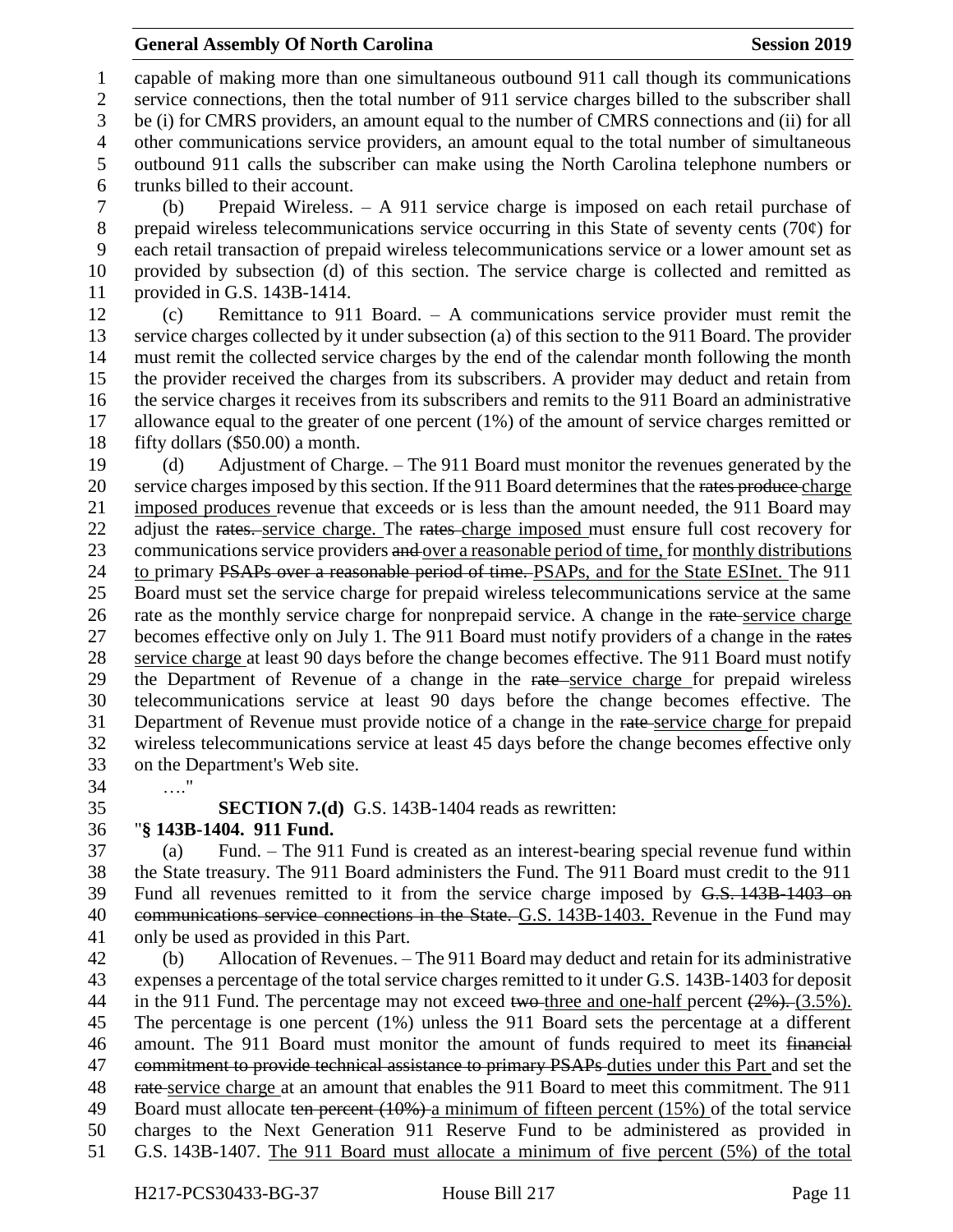|                |                                                                                                 | <b>General Assembly Of North Carolina</b>                                                      | <b>Session 2019</b> |
|----------------|-------------------------------------------------------------------------------------------------|------------------------------------------------------------------------------------------------|---------------------|
| 1              |                                                                                                 | service charges to the PSAP Grant and Statewide Projects Account to be administered as         |                     |
| $\overline{2}$ |                                                                                                 | provided in G.S. 143B-1407. The remaining revenues remitted to the 911 Board for deposit in    |                     |
| 3              |                                                                                                 | the 911 Fund are allocated as follows: for distribution to the primary PSAPs, CMRS providers,  |                     |
| 4              |                                                                                                 | or the Accounts established in G.S. 143B-1407.                                                 |                     |
| 5              | $\leftrightarrow$                                                                               | A percentage of the funds remitted by CMRS providers, other than the funds                     |                     |
| 6              |                                                                                                 | remitted by the Department of Revenue from prepaid wireless                                    |                     |
| 7              |                                                                                                 | telecommunications service, to the 911 Fund are allocated for reimbursements                   |                     |
| 8              |                                                                                                 | to CMRS providers pursuant to G.S. 143B-1405.                                                  |                     |
| 9              | (2)                                                                                             | A percentage of the funds remitted by CMRS providers, all funds remitted by                    |                     |
| 10             |                                                                                                 | the Department of Revenue from prepaid wireless telecommunications                             |                     |
| 11             |                                                                                                 | service, and all funds remitted by all other communications service providers                  |                     |
| 12             |                                                                                                 | are allocated for monthly distributions to primary PSAPs pursuant to                           |                     |
| 13             |                                                                                                 | G.S. 143B-1406 and grants to PSAPs pursuant to G.S. 143B-1407.                                 |                     |
| 14             | $\left(3\right)$                                                                                | The percentage of the funds remitted by CMRS providers allocated to CMRS                       |                     |
| 15             |                                                                                                 | providers and PSAPs shall be set by the 911 Board and may be adjusted by                       |                     |
| 16             |                                                                                                 | the 911 Board as necessary to ensure full cost recovery for CMRS providers                     |                     |
| 17             |                                                                                                 | and, to the extent there are excess funds, for distributions to primary PSAPs.                 |                     |
| 18             | $\ldots$ ."                                                                                     |                                                                                                |                     |
| 19             |                                                                                                 | <b>SECTION 7.(e)</b> G.S. 143B-1405 reads as rewritten:                                        |                     |
| 20             |                                                                                                 | "§ 143B-1405. Fund distribution to CMRS providers.                                             |                     |
| 21             | (a)                                                                                             | Distribution. - CMRS providers are eligible for reimbursement from the 911 Fund                |                     |
| 22             |                                                                                                 | for the actual costs incurred by the CMRS providers in complying with the requirements of      |                     |
| 23             |                                                                                                 | enhanced 911 service. this Part. Costs of complying may include costs incurred for designing,  |                     |
| 24             |                                                                                                 | upgrading, purchasing, leasing, programming, installing, testing, or maintaining all necessary |                     |
| 25             |                                                                                                 | data, hardware, and software required to provide 911 communications service as well as the     |                     |
| 26             |                                                                                                 | recurring and nonrecurring costs of providing the such service. To obtain reimbursement, a     |                     |
| 27             |                                                                                                 | CMRS provider must comply with all of the following:                                           |                     |
| 28             | (1)                                                                                             | Invoices must be sworn.                                                                        |                     |
| 29             | (2)                                                                                             | All costs and expenses must be commercially reasonable.                                        |                     |
| 30             | (3)                                                                                             | All invoices for reimbursement must be related to compliance with the                          |                     |
| 31             |                                                                                                 | requirements of enhanced 911 service.service in this Part.                                     |                     |
| 32             | (4)                                                                                             | Prior approval must be obtained from the 911 Board for all invoices for                        |                     |
| 33             |                                                                                                 | payment of costs that exceed the lesser of:                                                    |                     |
| 34             |                                                                                                 | One hundred percent (100%) of the eligible costs allowed under this<br>a.                      |                     |
| 35             |                                                                                                 | section.                                                                                       |                     |
| 36             |                                                                                                 | One hundred twenty-five percent $(125%)$ of the service charges<br>b.                          |                     |
| 37             |                                                                                                 | remitted to the 911 Board by the CMRS provider.                                                |                     |
| 38             | (5)                                                                                             | A CMRS provider may request reimbursement by presenting a request to the                       |                     |
| 39             |                                                                                                 | Board not later than six months prior to the end of the Board's fiscal year and                |                     |
| 40             |                                                                                                 | identifying the provider's anticipated qualified expenses for reimbursement                    |                     |
| 41             |                                                                                                 | during the Board's next fiscal year.                                                           |                     |
| 42             | (b)                                                                                             | Payment Carryforward. - If the total amount of invoices submitted to the 911 Board             |                     |
| 43             |                                                                                                 | and approved for payment in a month exceeds the amount available from the 911 Fund for         |                     |
| 44             |                                                                                                 | reimbursements to CMRS providers, the amount payable to each CMRS provider is reduced          |                     |
| 45             |                                                                                                 | proportionately so that the amount paid does not exceed the amount available for payment. The  |                     |
| 46             |                                                                                                 | balance of the payment is deferred to the following month. A deferred payment accrues interest |                     |
| 47             |                                                                                                 | at a rate equal to the rate earned by the 911 Fund until it is paid.                           |                     |
| 48             | (c)                                                                                             | PSAP Grant and Statewide Project Reallocation. - If the amount of reimbursements               |                     |
| 49             | to CMRS providers approved budgeted by the 911 Board for a fiscal year is less than exceeds the |                                                                                                |                     |
| 50             | amount of funds allocated disbursed for reimbursements to CMRS providers for that fiscal year,  |                                                                                                |                     |
| 51             |                                                                                                 | the 911 Board may reallocate part of the excess amount to the PSAP Grant and Statewide 911     |                     |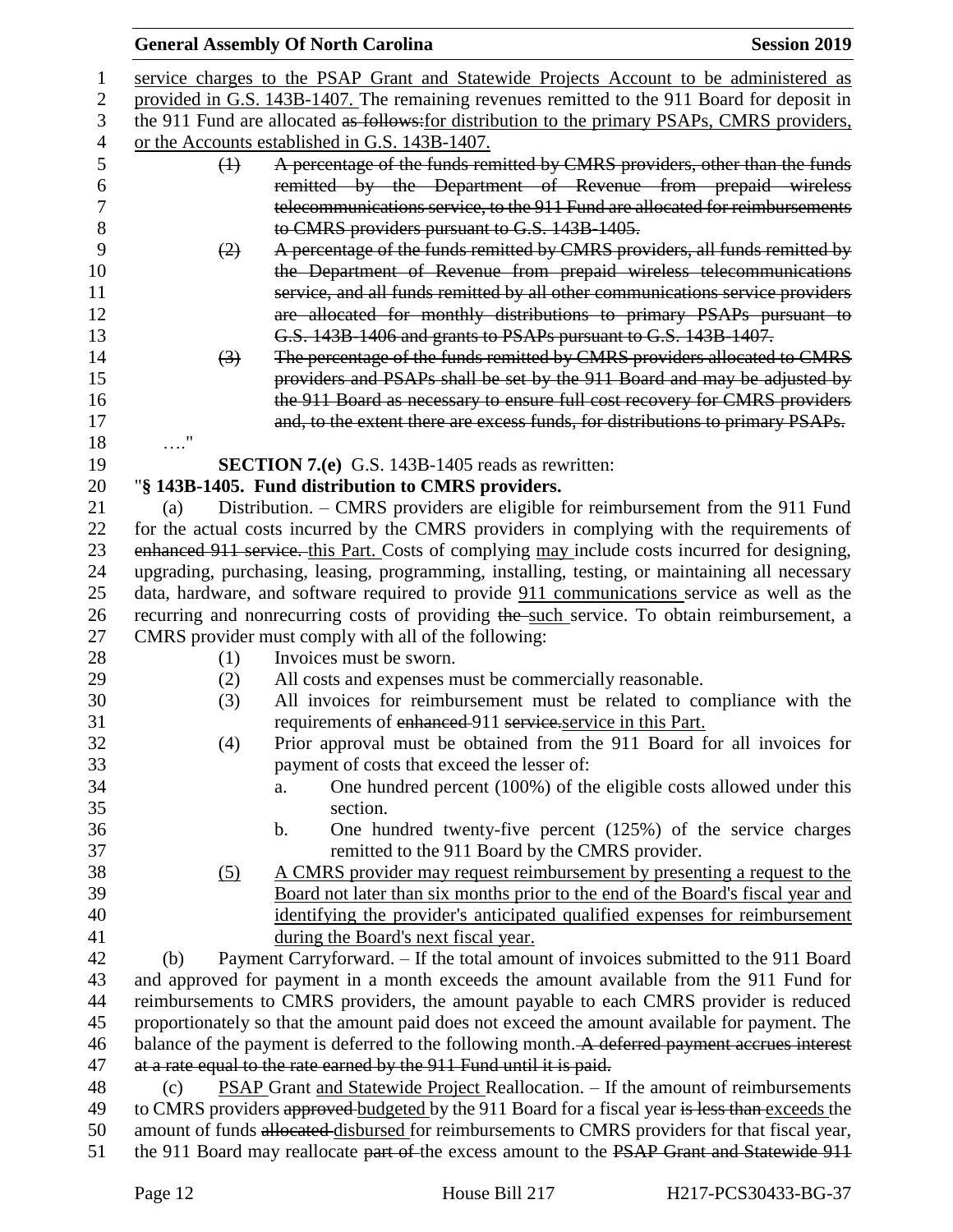# **General Assembly Of North Carolina Session 2019**

| $\mathbf{1}$   |            | Projects Account-Accounts established under G.S. 143B-1407. The 911 Board may reallocate           |
|----------------|------------|----------------------------------------------------------------------------------------------------|
| $\mathbf{2}$   |            | funds under this subsection only once each calendar year and may do so only within the             |
| 3              |            | three-month period that follows the end of the fiscal year. If the 911 Board reallocates more than |
| $\overline{4}$ |            | a total of three million dollars (\$3,000,000) to the PSAP Grant and Statewide 911 Projects        |
| 5              |            | Account in a calendar year, it must consider reducing the amount of the service charge in          |
| 6              |            | G.S. 143B-1404 to reflect more accurately the underlying costs of providing 911 system services.   |
| $\tau$         |            | The 911 Board must make the following findings before it reallocates funds to the PSAP             |
| $8\,$          |            | Grant and Statewide 911 Projects Account: Accounts established under G.S. 143B-1407:               |
| 9              | (1)        | There is a critical need for additional funding for PSAPs in rural or high-cost                    |
| 10             |            | areas to and ensure that enhanced 911-NG911 service is deployed throughout                         |
| 11             |            | the State.                                                                                         |
| 12             | (2)        | The reallocation will not impair cost recovery by CMRS providers.                                  |
| 13             | (3)        | The reallocation will not result in the insolvency of the 911 Fund."                               |
| 14             |            | <b>SECTION 7.(f)</b> G.S. 143B-1406 reads as rewritten:                                            |
| 15             |            | "§ 143B-1406. Fund distribution to PSAPs.                                                          |
| 16             | (a)        | Monthly Distribution. – The 911 Board must make monthly distributions to primary                   |
| 17             |            | PSAPs from the amount allocated to the 911 Fund for PSAPs. Fund. A PSAP is not eligible for        |
| 18             |            | a distribution under this section unless it complies with the requirements of this Part, provides  |
| 19             |            | enhanced 911 service, and received distributions from the 911 Board in the 2008-2009 fiscal        |
| 20             |            | year. The Board may reduce, suspend, or terminate distributions under this subsection if a PSAP    |
| 21             |            | does not comply with the requirements of this Part. The Board must comply with all of the          |
| 22             | following: |                                                                                                    |
| 23             |            |                                                                                                    |
| 24             | (3)        | Formula. – The funding formula established by the Board must consider all of                       |
| 25             |            | the following:                                                                                     |
| 26             |            | The population of the area served by a PSAP.<br>a.                                                 |
| 27             |            | PSAP reports and budgets, disbursement histories, and historical costs.<br>$\mathbf b$ .           |
| 28             |            | PSAP operations, 911 technologies used by the PSAP, compliance<br>$\mathbf{c}$ .                   |
| 29             |            | with operating standards of the 911 Board, level of service a PSAP                                 |
| 30             |            | delivers dispatching fire, emergency medical services, law                                         |
| 31             |            | enforcement, and Emergency Medical Dispatch.                                                       |
| 32             |            | The tier designation of the county in which the PSAP is located as<br>d.                           |
| 33             |            | designated in G.S. $143B-437.08$ .                                                                 |
| 34             |            | Any interlocal government funding agreement to operate a regional<br>e.                            |
| 35             |            | PSAP, or between a primary PSAP and a secondary PSAP, if the                                       |
| 36             |            | secondary PSAP was in existence as of June 1, 2010, receives funding                               |
| 37             |            | under the agreement, and is within the service area of the primary                                 |
| 38             |            | PSAP.                                                                                              |
| 39             |            | Any expenditure authorized by the 911 Board for statewide 911<br>e1.                               |
| 40             |            | projects or the next generation 911 system.                                                        |
| 41             |            | f.<br>Any other information the Board considers relevant.                                          |
| 42             |            |                                                                                                    |
| 43             | (b)        | Percentage Designations. - The 911 Board must determine how revenue that is                        |
| 44             |            | allocated to the 911 Fund for distribution to primary PSAPs and is not needed to make the base     |
| 45             |            | amount distribution required by subdivision $(a)(1)$ of this section is to be used. The 911 Board  |
| 46             |            | must designate a percentage of the remaining funds to be distributed to primary PSAPs on a per     |
| 47             |            | capita basis and a percentage to be allocated to the PSAP Grant Account-Accounts established in    |
| 48             |            | G.S. 143B-1407. If the 911 Board does not designate an amount to be allocated to the PSAP          |
| 49             |            | Grant Account, such Accounts, the 911 Board must distribute all of the remaining funds to          |
| 50             |            | regional or primary PSAPs on a per capita basis. The 911 Board may not change the percentage       |
| 51             |            | designation more than once each fiscal year.                                                       |
|                |            |                                                                                                    |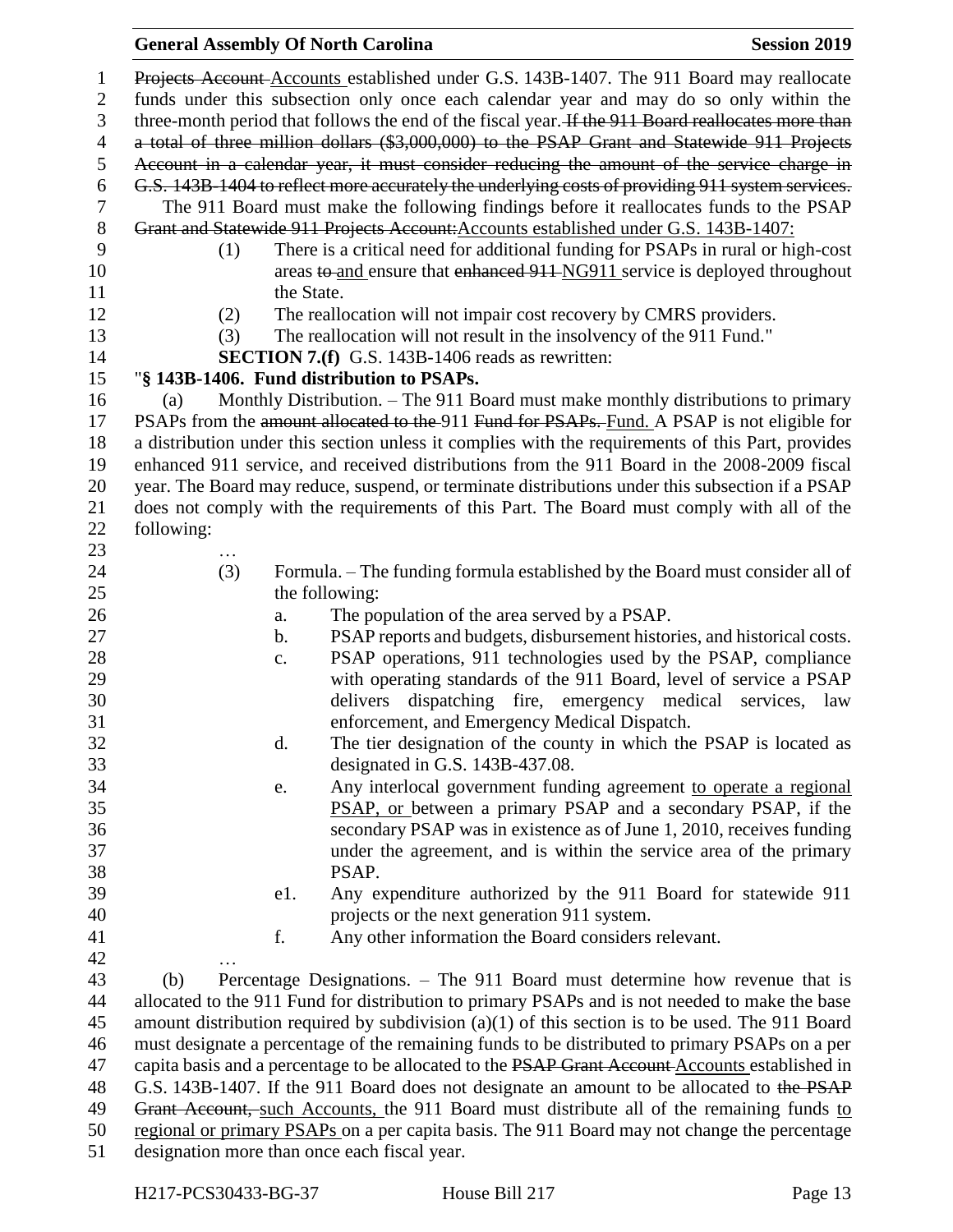|                |     | <b>General Assembly Of North Carolina</b>                                                        | <b>Session 2019</b> |
|----------------|-----|--------------------------------------------------------------------------------------------------|---------------------|
| 1              | (c) | Carryforward. $-$ A PSAP may carry forward distributions for eligible expenditures               |                     |
| $\overline{2}$ |     | for capital outlay, capital improvements, or equipment replacement. Amounts carried forward to   |                     |
| 3              |     | the next fiscal year from distributions made by the 911 Board may not be used to lower the       |                     |
| $\overline{4}$ |     | distributions in subsection (a) of this section unless the amount is greater than twenty percent |                     |
| $\mathfrak s$  |     | (20%) of the average yearly amount distributed to the PSAP in the prior two years. replacement   |                     |
| 6              |     | if shown pursuant to subsection (f) of this section. The 911 Board may allow a PSAP to carry     |                     |
| $\tau$         |     | forward a greater amount without changing the PSAP's distribution. Amounts carried forward to    |                     |
| $8\,$          |     | the next fiscal year from distributions made by the 911 Board may not be used to lower the       |                     |
| 9              |     | distributions in subsection (a) of this section unless:                                          |                     |
| 10             | (1) | The amount is greater than twenty percent (20%) of the average yearly amount                     |                     |
| 11             |     | distributed to the PSAP in the prior two years; or                                               |                     |
| 12             | (2) | The amount in subsection (a) of this section is modified based upon the                          |                     |
| 13             |     | Board's expenditures for statewide 911 projects or the PSAP's migration to a                     |                     |
| 14             |     | next generation 911 network.                                                                     |                     |
| 15             | (d) | Use of Funds. $-$ A PSAP that receives a distribution from the 911 Fund may not use              |                     |
| 16             |     | the amount received to pay for the lease or purchase of real estate, cosmetic remodeling of      |                     |
| 17             |     | emergency dispatch centers, hiring or compensating telecommunicators, or the purchase of         |                     |
| 18             |     | mobile communications vehicles, ambulances, fire engines, or other emergency vehicles.           |                     |
| 19             |     | Distributions received by a PSAP may be used only to pay for the following:                      |                     |
| 20             | (1) | The lease, purchase, or maintenance of:                                                          |                     |
| 21             |     | Emergency telephone equipment, including necessary computer<br>a.                                |                     |
| 22             |     | hardware, software, and database provisioning.                                                   |                     |
| 23             |     | Addressing, Addressing, provided that addressing shall not be paid<br>b.                         |                     |
| 24             |     | following the earlier of July 1, 2021, or compliance with                                        |                     |
| 25             |     | G.S. $143B-1406(e1)$ .                                                                           |                     |
| 26             |     | Telecommunicator furniture.<br>c.                                                                |                     |
| 27             |     | Dispatch equipment located exclusively within a building where a<br>d.                           |                     |
| 28             |     | PSAP or back-up PSAP is located, excluding the costs of base station                             |                     |
| 29             |     | transmitters, towers, microwave links, and antennae used to dispatch                             |                     |
| 30             |     | emergency call information from the PSAP or back-up PSAP.                                        |                     |
| 31             |     | Emergency medical, fire, and law enforcement pre-arrival instruction<br><u>e.</u>                |                     |
| 32             |     | software.                                                                                        |                     |
| 33             | (2) | The nonrecurring costs of establishing a 911 system.                                             |                     |
| 34             | (3) | Expenditures for in-State training of 911 personnel regarding the maintenance                    |                     |
| 35             |     | and operation of the 911 system. Allowable training expenses include the cost                    |                     |
| 36             |     | of transportation, lodging, instructors, certifications, improvement programs,                   |                     |
| 37             |     | quality assurance training, training associated with call taking, and emergency                  |                     |
| 38             |     | medical, fire, or law enforcement procedures, and training specific to                           |                     |
| 39             |     | managing a PSAP or supervising PSAP staff. Training outside the State is not                     |                     |
| 40             |     | an eligible expenditure unless the training is unavailable in the State or the                   |                     |
| 41             |     | PSAP documents that the training costs are less if received out-of-state.                        |                     |
| 42             |     | Training specific to the receipt of 911 calls is allowed only for intake and                     |                     |
| 43             |     | related call taking quality assurance and improvement. Instructor certification                  |                     |
| 44             |     | costs and course required prerequisites, including physicals, psychological                      |                     |
| 45             |     | exams, and drug testing, are not allowable expenditures.                                         |                     |
| 46             | (4) | Charges associated with the service supplier's 911 service and other service                     |                     |
| 47             |     | supplier recurring charges. The PSAP providing 911 service is responsible to                     |                     |
| 48             |     | the communications service provider for all 911 installation, service,                           |                     |
| 49             |     | equipment, operation, and maintenance charges owed to the communications                         |                     |
| 50             |     | service provider. A PSAP may contract with a communications service                              |                     |
| 51             |     | provider on terms agreed to by the PSAP and the provider. Service supplier                       |                     |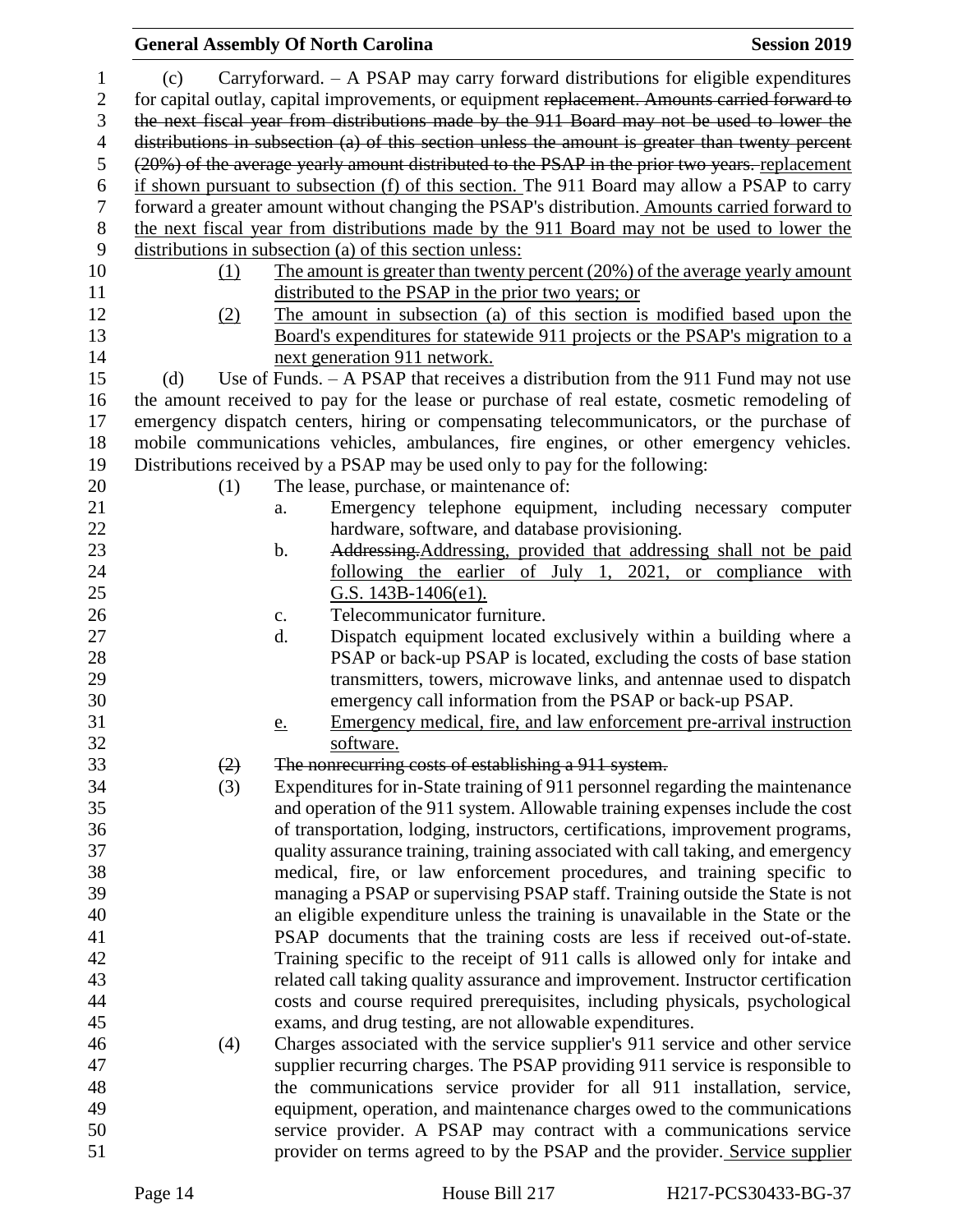|                |                    |                  | <b>General Assembly Of North Carolina</b>                                                     | <b>Session 2019</b> |
|----------------|--------------------|------------------|-----------------------------------------------------------------------------------------------|---------------------|
| $\mathbf{1}$   |                    |                  | 911 service and other recurring charges supplanted by the State ESInet costs                  |                     |
| $\overline{c}$ |                    |                  | paid by the Board shall not be paid from distributions to PSAPs following the                 |                     |
| 3              |                    |                  | earlier of July 1, 2021, or compliance with G.S. 143B-1406(e1).                               |                     |
| $\overline{4}$ | (e)                |                  | Local Fund. - The fiscal officer of a PSAP to whom a distribution is made under this          |                     |
| 5              |                    |                  | section must deposit the funds in a special revenue fund, as defined in G.S. $159-26(b)(2)$ , |                     |
| 6              |                    |                  | designated as the Emergency Telephone System Fund. The fiscal officer may invest money in     |                     |
| 7              |                    |                  | the Fund in the same manner that other money of the local government may be invested. Income  |                     |
| $8\,$          |                    |                  | earned from the invested money in the Emergency Telephone System Fund must be credited to     |                     |
| 9              |                    |                  | the Fund. Revenue deposited into the Fund must be used only as permitted in this section.     |                     |
| 10             | $\left( e1\right)$ |                  | State NG911 Emergency Service IP Network (ESInet). -                                          |                     |
| 11             |                    | (1)              | No later than July 1, 2021, the Board and local governments operating primary                 |                     |
| 12             |                    |                  | <b>PSAPs shall develop and fully implement NG911 transition plans to migrate</b>              |                     |
| 13             |                    |                  | PSAPs to the State ESInet. To the extent practicable, the migration of PSAPs                  |                     |
| 14             |                    |                  | will be implemented on a sequential region-by-region basis for those PSAPs                    |                     |
| 15             |                    |                  | served by each legacy 911 selective router. The Board may extend the                          |                     |
| 16             |                    |                  | implementation date for a primary PSAP for good cause. For purposes of this                   |                     |
| 17             |                    |                  | section, "good cause" means an event or events reasonably beyond the ability                  |                     |
| 18             |                    |                  | of the Board to anticipate or control.                                                        |                     |
| 19             |                    | (2)              | All communications service providers required to provide access to 911                        |                     |
| 20             |                    |                  | service shall route the 911 calls of their subscribers to ESInet points of                    |                     |
| 21             |                    |                  | interconnection designated by the Board. The Board shall identify points of                   |                     |
| 22             |                    |                  | interconnection no later than July 1, 2019. The Board shall establish ESInet                  |                     |
| 23             |                    |                  | points of interconnection in a manner that minimizes cost to the                              |                     |
| 24             |                    |                  | communications service providers to the extent practicable while still                        |                     |
| 25             |                    |                  | achieving necessary 911 service and ESInet objectives.                                        |                     |
| 26             |                    | $\left(3\right)$ | The State ESInet service provider shall receive the 911 calls delivered by the                |                     |
| 27             |                    |                  | communications service provider at the designated ESInet points of                            |                     |
| 28             |                    |                  | interconnection and deliver the calls to the appropriate PSAP. The State                      |                     |
| 29             |                    |                  | ESInet service provider shall not charge a communications service provider                    |                     |
| 30             |                    |                  | to connect to the State ESInet point of interconnection nor for the delivery of               |                     |
| 31             |                    |                  | the 911 calls to the PSAP.                                                                    |                     |
| 32             | (f)                |                  | Compliance. - A PSAP, or the governing entity of a PSAP, must comply with all of              |                     |
| 33             |                    |                  | the following in order to receive a distribution under this section:                          |                     |
| 34             |                    |                  |                                                                                               |                     |
| 35             |                    | (4a)             | On or before July 1, 2019, each primary PSAP dispatching emergency medical                    |                     |
| 36             |                    |                  | services shall develop policies and procedures for implementing an                            |                     |
| 37             |                    |                  | Emergency Medical Dispatch program approved by the Office of Emergency                        |                     |
| 38             |                    |                  | Medical Services. Emergency Medical Dispatch instructions must be offered                     |                     |
| 39             |                    |                  | by a telecommunicator who has completed an emergency medical dispatch                         |                     |
| 40             |                    |                  | course approved by the Office of Emergency Medical Services.                                  |                     |
| 41             |                    | (5)              | By July 1, 2016, a A primary PSAP must have a plan and means for 911                          |                     |
| 42             |                    |                  | call-taking in the event 911 calls cannot be received and processed in the                    |                     |
| 43             |                    |                  | primary PSAP. If a PSAP has made substantial progress toward                                  |                     |
| 44             |                    |                  | implementation of the plan and means, the 911 Board may grant the PSAP an                     |                     |
| 45             |                    |                  | extension until July 1, 2017, to complete implementation of the plan and                      |                     |
| 46             |                    |                  | means. The plan must identify the alternative capability of taking the                        |                     |
| 47             |                    |                  | redirected 911 calls. This subdivision does not require a PSAP to construct an                |                     |
| 48             |                    |                  | alternative facility to serve as a back-up PSAP.                                              |                     |
| 49             |                    | (5a)             | On or before July 1, 2020, each PSAP shall deploy equipment, products, and                    |                     |
| 50             |                    |                  | services necessary or appropriate to enable the PSAP to receive and process                   |                     |
| 51             |                    |                  | calls for emergency assistance sent via text messages in a manner consistent                  |                     |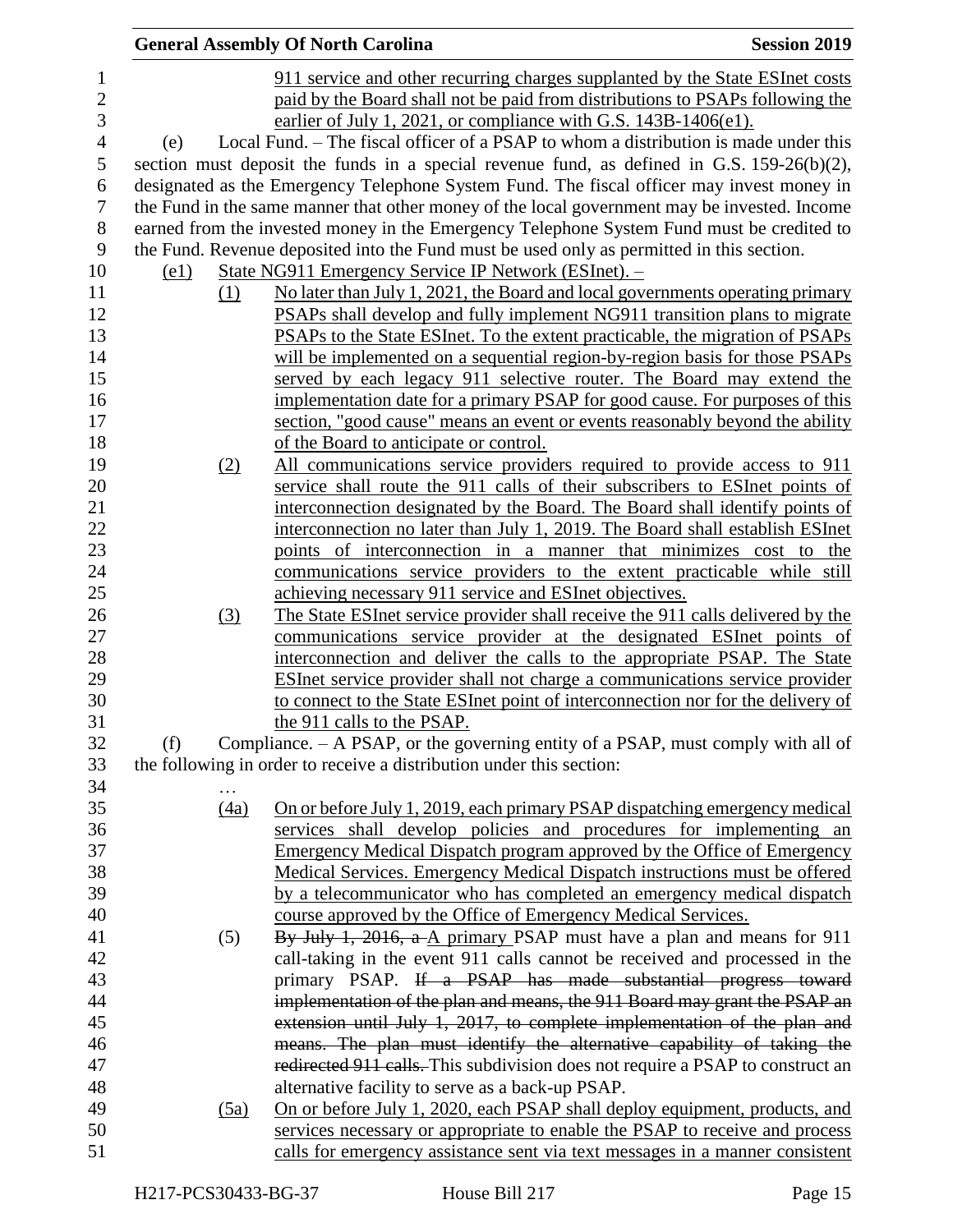|            |      | <b>General Assembly Of North Carolina</b><br><b>Session 2019</b>                                                                                                          |  |
|------------|------|---------------------------------------------------------------------------------------------------------------------------------------------------------------------------|--|
|            |      | with FCC Order 14-118 and any other FCC order that affects the deployment                                                                                                 |  |
|            |      | of text-to-911. Every local government shall participate in a 911 system. The                                                                                             |  |
|            |      | establishment and operation of regional PSAPs shall be a coordinated effort                                                                                               |  |
|            |      | among local governments and the Board. Nothing in this article shall be                                                                                                   |  |
|            |      | construed to prohibit or discourage in any way the formation of regional                                                                                                  |  |
|            |      | PSAP <sub>s</sub> .                                                                                                                                                       |  |
|            | (5b) | Persons employed as telecommunicators who are not required to be certified                                                                                                |  |
|            |      | by the North Carolina Sheriffs' Education and Training Standards                                                                                                          |  |
|            |      | Commission shall successfully complete:                                                                                                                                   |  |
|            |      | A minimum of 40 hours in a nationally recognized training course for<br>$\underline{a}$ .                                                                                 |  |
|            |      | 911 telecommunicators or a basic telecommunicator course offered by                                                                                                       |  |
|            |      | the North Carolina Sheriffs' Education and Training Standards                                                                                                             |  |
|            |      | <u>Commission within one year of the date of their employment for any</u>                                                                                                 |  |
|            |      | person beginning employment after July 1, 2019, or a substantially                                                                                                        |  |
|            |      | similar minimum training acceptable to the telecommunicator's                                                                                                             |  |
|            |      | employer; and                                                                                                                                                             |  |
|            |      | A nationally recognized emergency medical dispatch course or an<br><u>b.</u>                                                                                              |  |
|            |      | emergency medical dispatch course approved by the Office of                                                                                                               |  |
|            |      | Emergency Medical Services not later than July 1, 2020, or if                                                                                                             |  |
|            |      | employed subsequent to July 1, 2020, within six months of the date of                                                                                                     |  |
|            |      | employment.                                                                                                                                                               |  |
|            | (6)  | A primary PSAP must comply with the rules, policies, procedures, and                                                                                                      |  |
|            |      | operating standards for primary PSAPs adopted by the 911 Board.                                                                                                           |  |
| $\ldots$ " |      |                                                                                                                                                                           |  |
|            |      | <b>SECTION 7.(g)</b> G.S. 143B-1407 reads as rewritten:                                                                                                                   |  |
|            |      | "§ 143B-1407. PSAP Grant and Statewide 911 Projects Account; Next Generation 911                                                                                          |  |
|            |      | <b>Reserve Fund.</b>                                                                                                                                                      |  |
| $\cdots$   |      |                                                                                                                                                                           |  |
| (d)        |      | Statewide 911 Projects. – The 911 Board may use funds from the PSAP Grant and<br>Statewide 911 Projects Account and funds from the Next Generation 911 Reserve Fund for a |  |
|            |      | statewide project if the Board determines the project meets all of the following requirements:                                                                            |  |
|            | (1)  | The project is consistent with the 911 plan.                                                                                                                              |  |
|            | (2)  | The project is cost-effective and efficient when compared to the aggregated                                                                                               |  |
|            |      | costs incurred by primary PSAPs for implementing individual projects.                                                                                                     |  |
|            | (3)  | project<br>eligible<br>The<br>is<br>expense<br>under<br>an                                                                                                                |  |
|            |      | G.S. 143B-1406(e).G.S. 143B-1406(d).                                                                                                                                      |  |
|            | (4)  | The project will have statewide benefit for 911 service.                                                                                                                  |  |
| (e)        |      | Next Generation 911 Fund. – The 911 Board may use funds from the Next Generation                                                                                          |  |
|            |      | 911 Fund to fund the implementation of next generation 911 systems. Notwithstanding Article 8                                                                             |  |
|            |      | of Chapter 143C of the General Statutes, the 911 Board may expend funds from the Next                                                                                     |  |
|            |      | Generation 911 Fund to provide for a single data network to serve PSAPs. The 911 Board may                                                                                |  |
|            |      | provide funds directly to primary PSAPs to implement next generation 911 systems. By October                                                                              |  |
|            |      | 1 of each year, the 911 Board must report to the Joint Legislative Commission on Governmental                                                                             |  |
|            |      | Operations on the expenditures from the Next Generation 911 Fund for the prior fiscal year and                                                                            |  |
|            |      | on the planned expenditures from the Fund for the current fiscal year.                                                                                                    |  |
| . '        |      |                                                                                                                                                                           |  |
|            |      | <b>SECTION 7.(h)</b> G.S. 143B-1408 reads as rewritten:                                                                                                                   |  |
|            |      | "§ 143B-1408. Recovery of unauthorized use of funds.                                                                                                                      |  |
|            |      |                                                                                                                                                                           |  |
|            |      | The 911 Board must give written notice of violation to any communications service provider                                                                                |  |
|            |      | or PSAP found by the 911 Board to be using monies from the 911 Fund for purposes not                                                                                      |  |